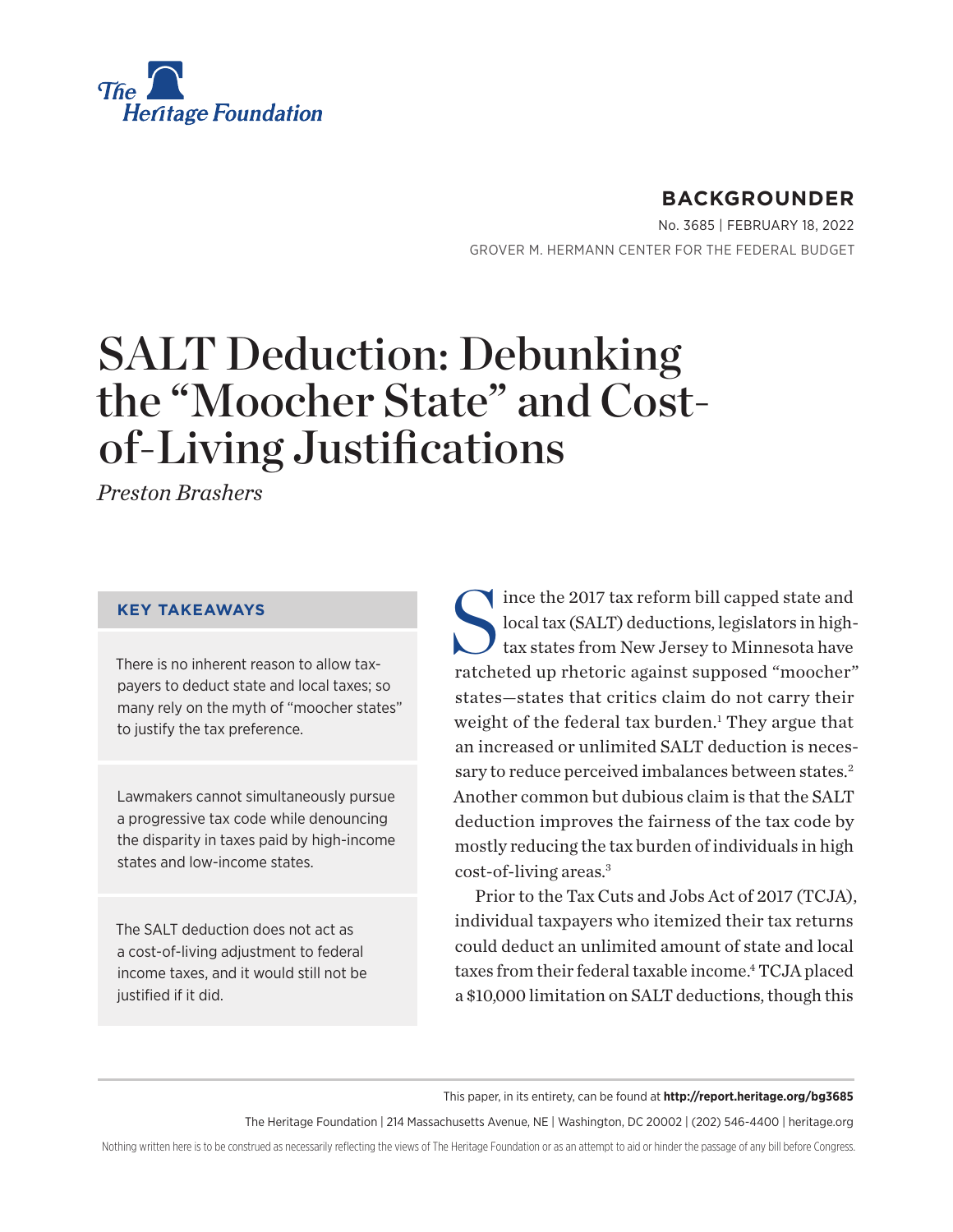<span id="page-1-0"></span>provision is scheduled to expire in 2025, along with other reforms to the individual side of the tax code.<sup>[5](#page-18-0)</sup> The Build Back Better Act, as passed by the House of Representatives, would raise the SALT deduction cap to \$80,000 through 2030,<sup>[6](#page-18-0)</sup> a change that would benefit a small number of mostly high-income taxpayers.<sup>[7](#page-18-0)</sup>

There was and continues to be a sound rationale for capping (or eliminating) the SALT deduction. The deduction is unwarranted because residents should benefit from the state and local government services their taxes fund.<sup>8</sup> Taxpayers cannot claim a deduction for private consumption, nor should they be able to deduct the cost of the services that they (or their elected representatives) choose to have provided by their state or local governments. Representative Dean Phillips (D–MN) inadvertently made this point while arguing for the SALT deduction: "Minnesota is a high-tax state and by investing in our communities we have made our state a national leader in health care provision, quality education, parks, safety, a strong economy, and so much more.["9](#page-18-0) The notion that the SALT deduction is then necessary to level the playing field between taxpayers in high-tax states and low-tax states implies that state governments are poor stewards of taxpayer dollars. The idea of making tax burdens fairer across states confuses the issue because it implicitly suggests that states pay federal taxes, when, in fact, only people pay taxes.

The federal government's expansion into roles and powers that the Constitution leaves to the purview of the states naturally leads to disagreements about who should fund those activities. The solution to such disagreements is not to change the tax code to bring about regional equity. Instead, lawmakers should devolve federal programs back to the states so that a state's taxpayers are responsible for funding their own programs.

Putting the notion of true federalism aside, advocates of a higher or unlimited SALT cap most often rely on two arguments for the tax preference, the "moocher state" argument and the cost-of-living argument. This *Backgrounder* describes these two arguments for an expanded SALT deduction and explains why they have no merit.

### The "Moocher State" Argument

The "moocher state" argument describes some states as net donors in the federal tax-and-spending system and others as net recipients—or, more bluntly, moochers. Proponents of this argument claim to want states' balance of payments (outlays from the federal government to the state minus taxes and other payments to the federal government) to be more even. They claim that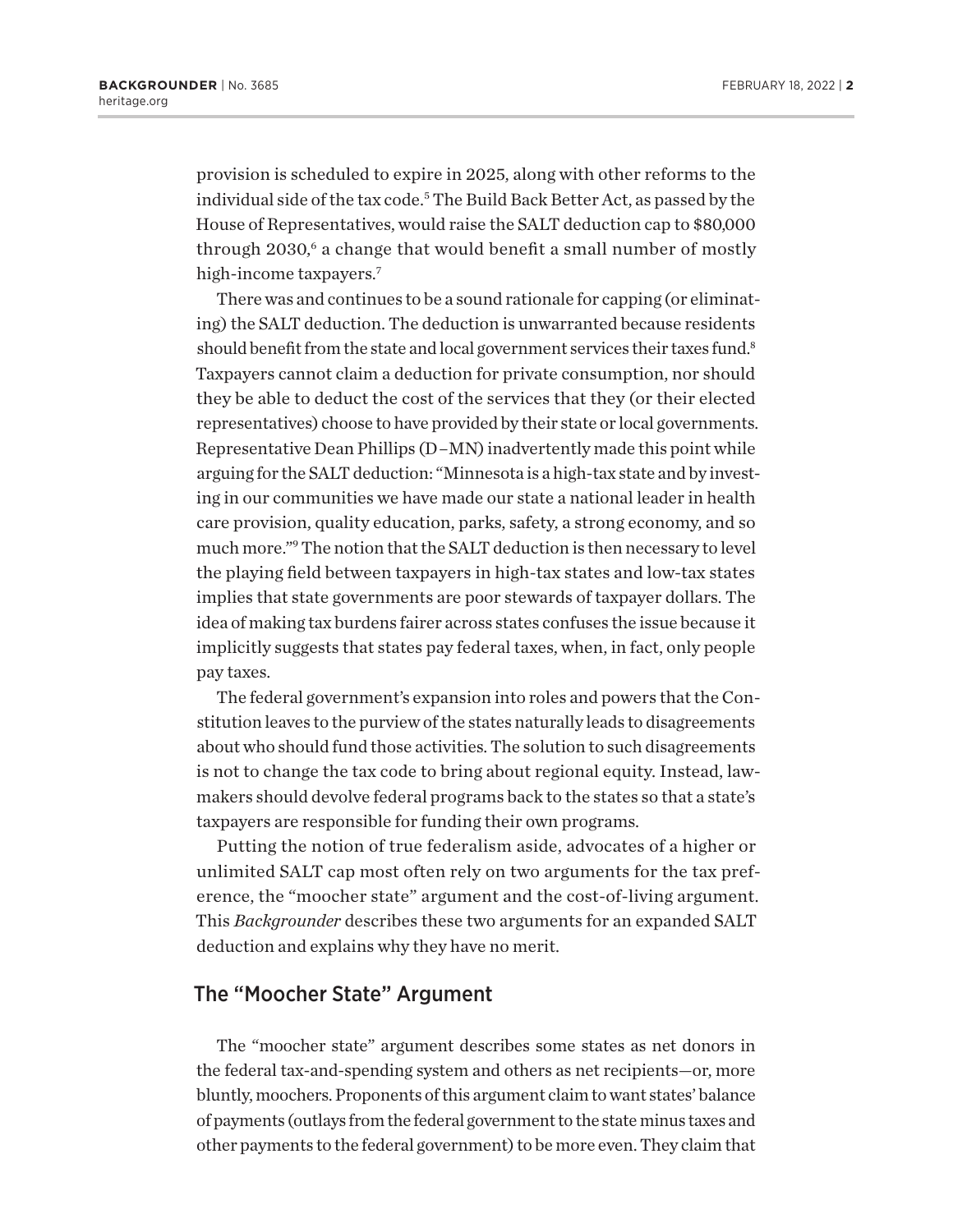<span id="page-2-0"></span>TABLE 1

# **10 States with Highest SALT Deductions as a Percentage of Adjusted Gross Income (AGI)**

| <b>SALT</b><br><b>Rank</b> | <b>State</b>        | <b>SALT Deduction,</b><br><b>Percent of AGI</b> | <b>Top Income</b><br><b>Tax Rate</b> | <b>Income Tax Rank</b> | <b>Property Tax Rank</b> |
|----------------------------|---------------------|-------------------------------------------------|--------------------------------------|------------------------|--------------------------|
|                            | New York            | 9.68%                                           | 8.82%                                | 8                      | 4                        |
| 2                          | New Jersey          | 9.05%                                           | 8.97%                                | 6                      | 1                        |
| 3                          | Connecticut         | 8.78%                                           | 6.99%                                | 13                     | 3                        |
| 4                          | California          | 8.6%                                            | 13.3%                                | 1                      | 18                       |
| 5                          | Maryland            | 7.95%                                           | 5.75%                                | 24                     | 17                       |
| 6                          | Oregon              | 7.40%                                           | 9.9%                                 | 3                      | 27                       |
| 7                          | Minnesota           | 6.62%                                           | 9.85%                                | 4                      | 21                       |
| 8                          | Massachusetts       | 6.6%                                            | 5.1%                                 | 28                     | 6                        |
| 9                          | Rhode Island        | 6.38%                                           | 5.99%                                | 22                     | 7                        |
| 10                         | Wisconsin           | 5.88%                                           | 7.65%                                | 9                      | 19                       |
|                            | <b>U.S. Average</b> | 5.63%                                           | 5.3%                                 |                        |                          |

SOURCES: Internal Revenue Service, "Tax Year 2017: Historic Table 2 (SOI Bulletin)," https://www.irs.gov/statistics/soi-tax-stats-historic-table-2/ (accessed January 13, 2022); Tax Foundation, "State Individual Income Tax Rates and Brackets for 2018," March 5, 2018, https://taxfoundation.org/state-individual-income-tax-rates-brackets-2018/ (accessed January 13, 2022); and Tax Foundation, "How Much Does Your State Collect in Property Taxes Per Capita?," May 19, 2021, https://taxfoundation.org/state-collect-property-taxes-per-capita-2021/ (accessed January 13, 2022).

BG3685 <sup>a</sup> heritage.org

the states that have the most negative balance of payments (the donor states) are the high-tax states that benefit most from the SALT deduction.<sup>10</sup> Therefore, some see expansion of the SALT deduction as a fix for this perceived imbalance.<sup>11</sup>

This argument is correct in one regard. The SALT deduction does provide disproportionate benefit to taxpayers in a few high-tax states. New York, New Jersey, Connecticut, and California all rank among the top states in income tax rates and property taxes per capita. In 2017, the last year before the SALT deduction was capped:

- The average individual federal taxpayer claimed SALT deductions equal to 5.6 percent of adjusted gross income (AGI);
- New York taxpayers claimed SALT deductions equal to 9.7 percent of AGI (highest of 50 states);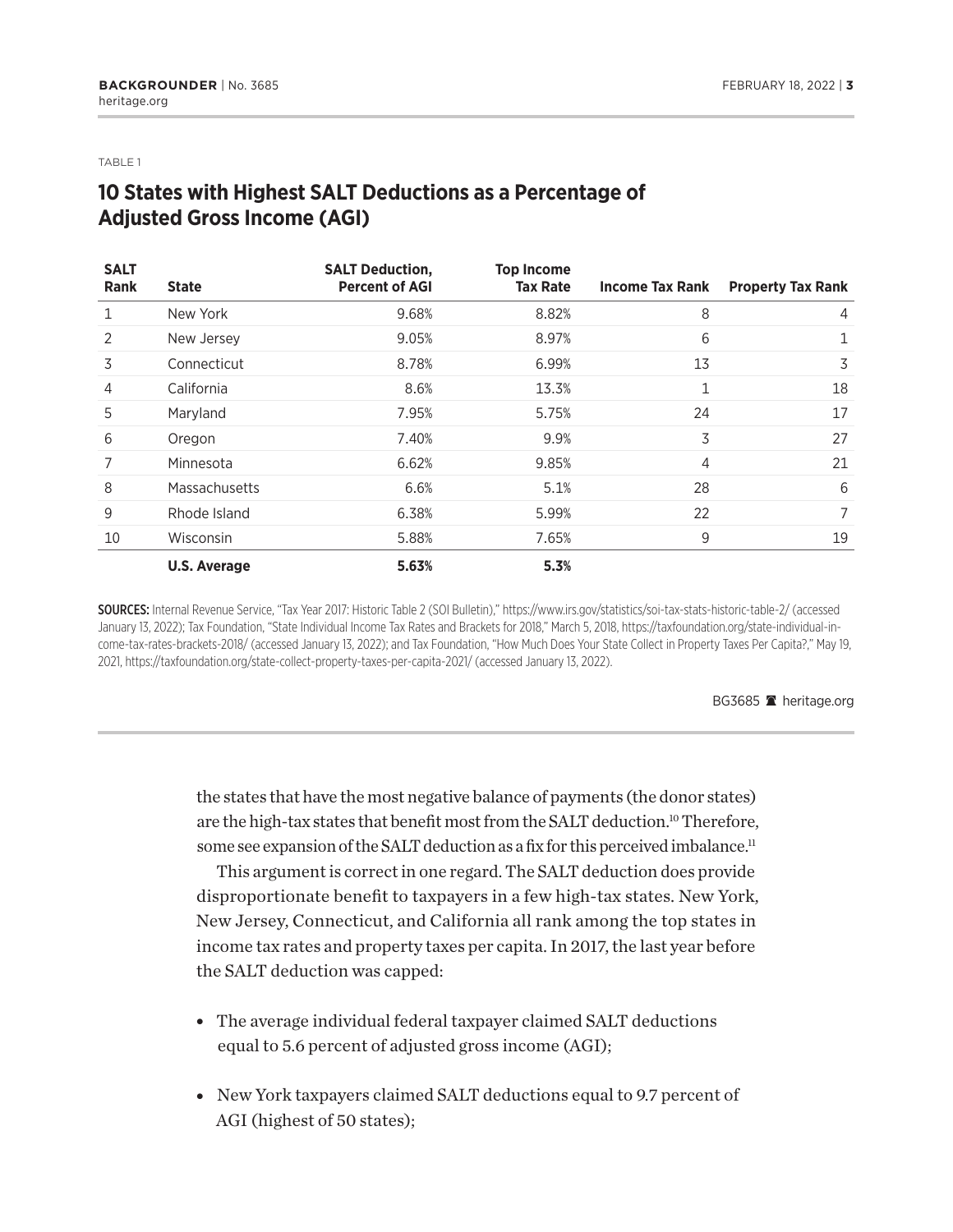### <span id="page-3-0"></span>**Total Federal State and Local Tax (SALT) Deductions Claimed**

#### **Tax Year 2017**

IN BILLIONS OF U.S. DOLLARS



### **Tax Year 2018**

IN BILLIONS OF U.S. DOLLARS



NOTE: SALT deductions as a percentage of adjusted gross income are based on author's calculations using IRS Statistics of Income data.

SOURCES: Internal Revenue Service, "Tax Year 2017: Historic Table 2 (SOI Bulletin)," https://www.irs.gov/statistics/ soi-tax-stats-historic-table-2/ (accessed January 13, 2022), and Internal Revenue Service, "Tax Year 2018: Historic Table 2 (SOI Bulletin)," https://www.irs.gov/statistics/soi-tax-stats-historic-table-2/ (accessed January 13, 2022).

BG3685 <sup>2</sup> heritage.org

- New Jersey taxpayers claimed SALT deductions equal to 9.1 percent of AGI (second-highest);
- Connecticut taxpayers claimed SALT deductions equal to 8.8 percent of AGI (third-highest); and
- California taxpayers claimed SALT deductions equal to 8.6 percent  $(fourth-highest).<sup>12</sup>$

On the other hand, taxpayers in eight of the nine states with no individual income tax claimed SALT deductions of less than 3.1 percent of AGI, ranking between 40th and 50th among the 50 states.<sup>13</sup>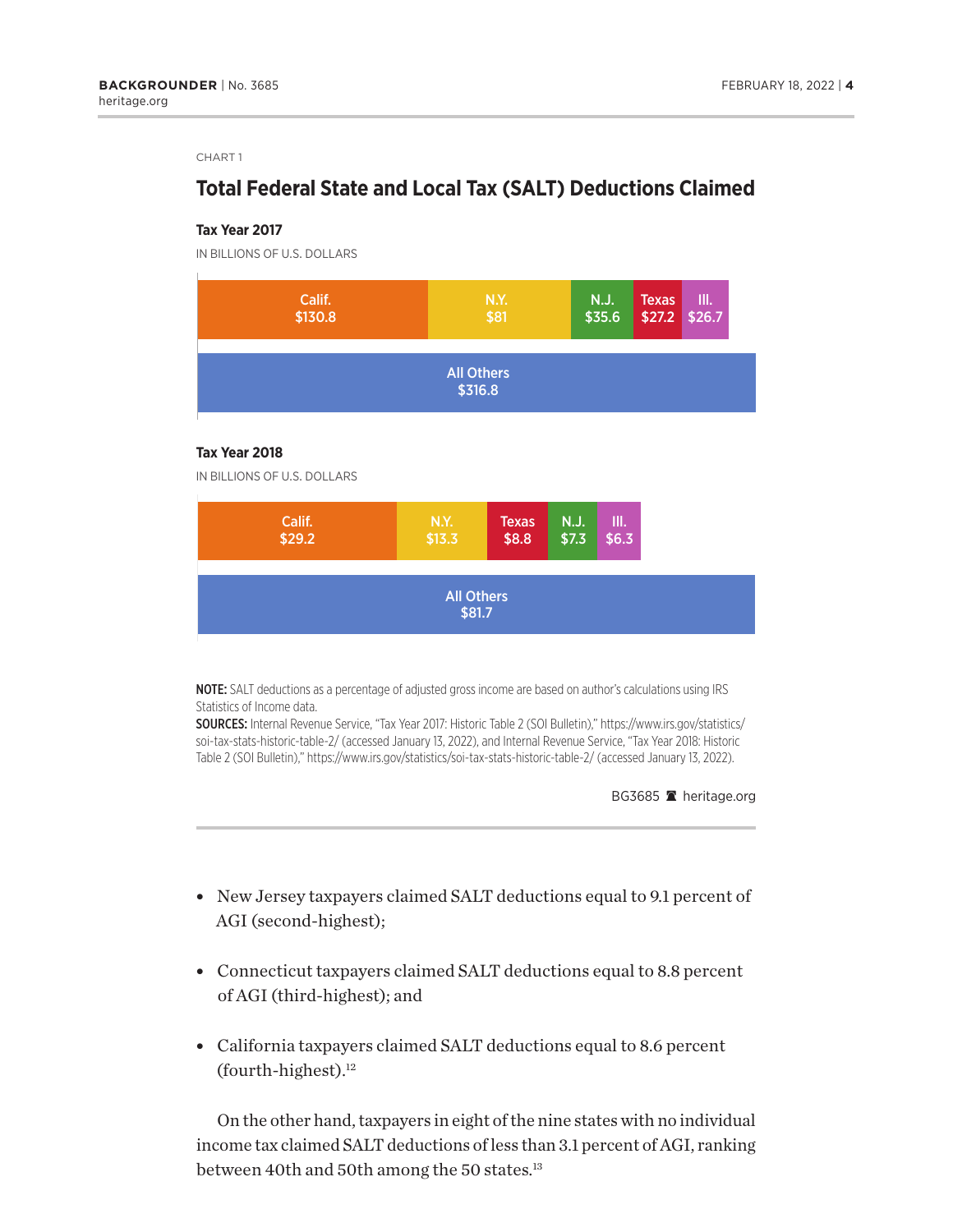<span id="page-4-0"></span>MAP 1



# **SALT Deduction as Percent of Adjusted Gross Income (AGI), by State**

**The Basis for the "Moocher State" Argument.** Those making the "moocher state" argument often cite an annual report prepared by the Rockefeller Institute of Government.<sup>14</sup> This report uses broad definitions of both *revenues* and *expenditures* to estimate states' balance of payments. It seeks to assign or allocate every dollar of federal budget expenditures in the following categories to a recipient state:<sup>[15](#page-18-0)</sup>

- Wages to federal employees,
- Direct payments to individuals,
- Contracts for services and other procurement to the federal government, and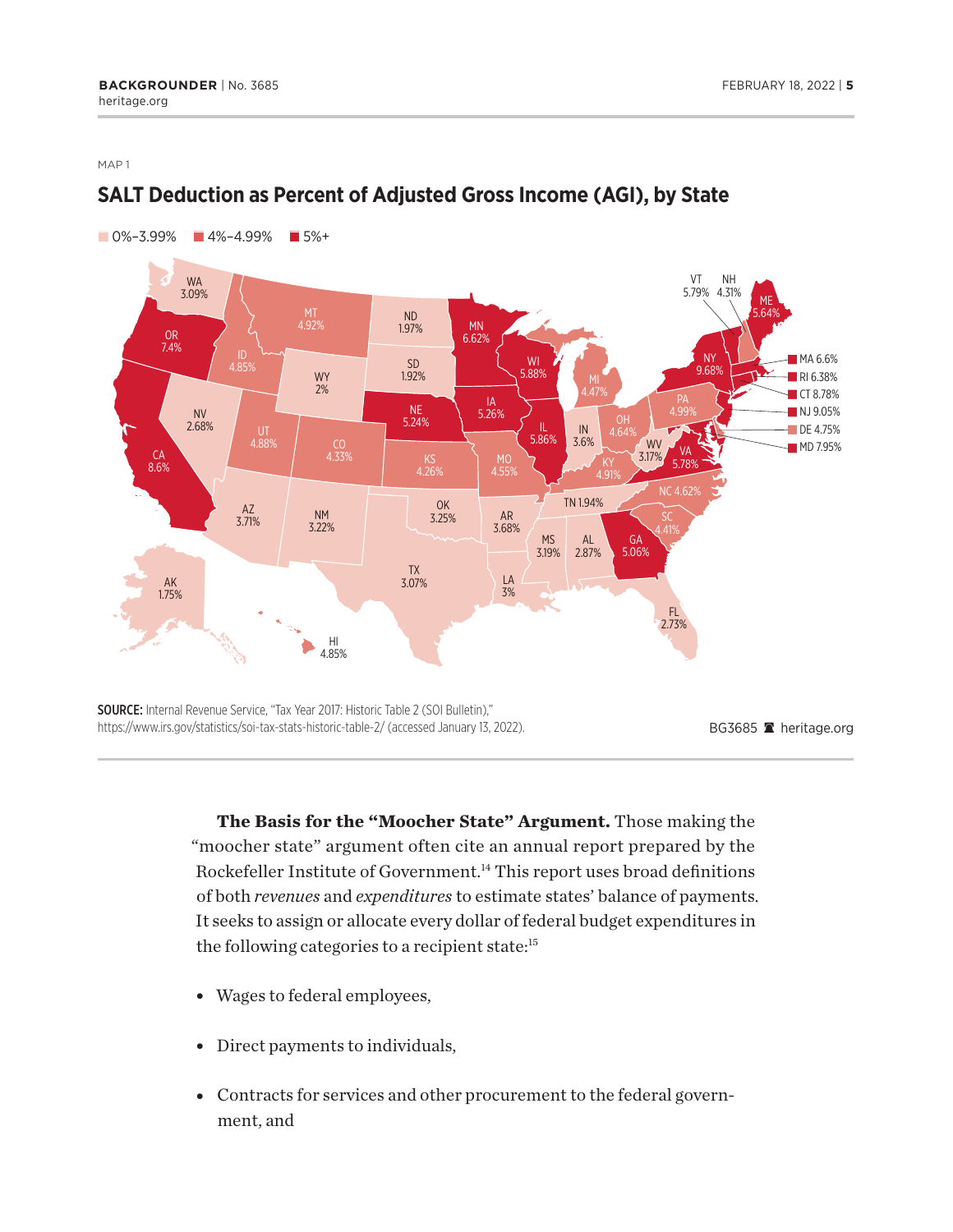# <span id="page-5-0"></span>**SALT Deduction as Percentage of AGI Versus Per Capita Balance of Payments**

PER CAPITA BALANCE OF PAYMENTS



NOTE: Each circle represents a state in the U.S.

SOURCES: Rockefeller Institute of Government, "Giving or Getting? New York's Balance of Payments with the Federal Government," https://rockinst.org/issue-area/giving-getting-new-yorks-balance-payments-federalgovernment-2/ (accessed January 13, 2022), and Internal Revenue Service, "Tax Year 2017: Historic Table 2 (SOI Bulletin)" https://www.irs.gov/statistics/soi-tax-stats-historic-table-2/ (accessed January 13, 2022).

BG3685 **A** heritage.org

### • Grants. $^{16}$

The analysis—partially funded by New York taxpayers<sup>17</sup>—finds that "New York's residents and businesses in 2019 sent \$22.8 billion more to the federal government than they got back in return—a shortfall larger than that of the second and third-ranked state combined." The report shows some other high-tax states—such as Connecticut, New Jersey, and Massachusetts—among the states with the most negative balance of payments, but overall correlation between per-capita balance of payments and levels of state and local tax deductions claimed is relatively weak.<sup>18</sup>

Many of the factors that cause other states to receive a high, positive balance of payments from the federal government have nothing to do with the residents of those states freeloading off other states. The reality is far more nuanced than the notion that there are states that give and states that take.

**Federal Wages, Federal Contracts, and the Military.** The Rockefeller Institute report finds that from 2015 to 2019, Virginia was the largest net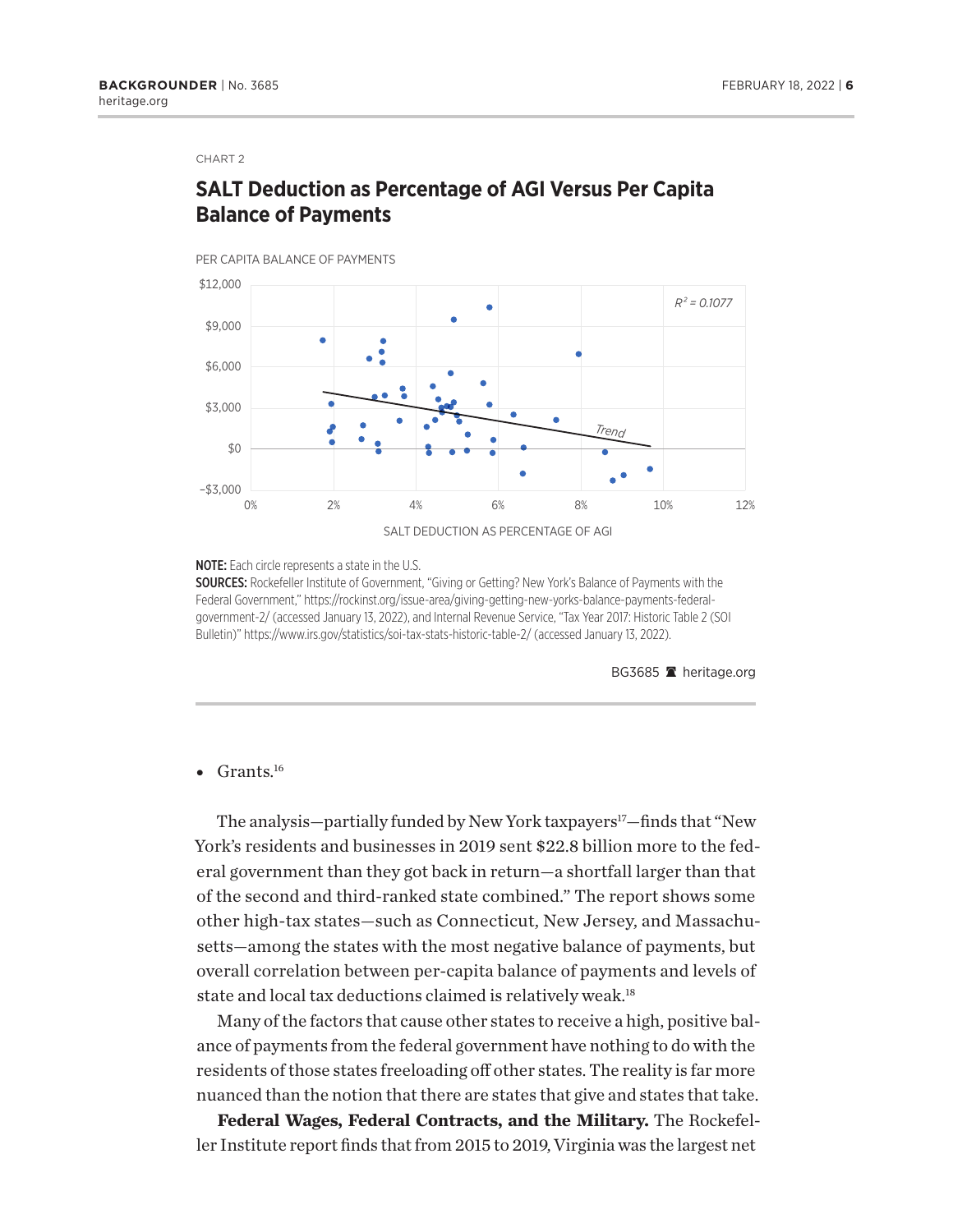<span id="page-6-0"></span>recipient of federal dollars. The report's methodology records all wages and contracts paid by the federal government as adding to a state's balance of payments, so Virginia's huge federal workforce (due to its proximity to the nation's capital) causes the state to appear as a recipient of a disproportionate share of federal expenditures[.19](#page-19-0) Although the report omits Washington, DC, from its analysis, based on the report's methodology, the District would undoubtedly rank as a bigger per-capita recipient of federal dollars than any U.S. state.<sup>20</sup>

The largest federal employer, by far, is the military. According to the Rockefeller Institute report, over 38 percent of federal government wages are for the military[.21](#page-19-0) High levels of military wages contribute to some states with large military populations accumulating high, positive balances of payments, including Alaska (3rd), Hawaii (9th), and South Carolina (11th).<sup>22</sup> Of course, military personnel support the defense of the whole nation, not just the states where they are stationed. The concentration of military forces in Hawaii and Alaska, for example, is strategically motivated[.23](#page-19-0) More servicemembers in a state certainly should not be construed as making it more of a moocher state.

**Social Security and Medicare Payments.** A larger factor determining states' balance of payments is the share of the state's residents that receive benefits from the federal government's two largest programs, Social Security and Medicare.<sup>24</sup> Based on the Rockefeller Institute report, of the \$2.56 trillion of federal direct payments to individuals in 2019, more than 70 percent were Social Security and Medicare outlays.[25](#page-19-0) Since Social Security and Medicare comprise a large share of federal spending, states with more elderly residents tend to appear as net recipients of federal funds in the Rockefeller Institute report.

West Virginia (26.9 percent), Maine (26.3 percent), Vermont (25.0 percent), and Alabama (23.7 percent) rank as having the most Social Security beneficiaries per capita[.26](#page-19-0) The Rockefeller Institute report ranks these states as having the 5th-, 10th-, 19th-, and 7th-highest per capita balance of payments, respectively[.27](#page-19-0)

Meanwhile, Utah (13.2 percent), Alaska (14.8 percent), Texas (15.1 percent), and California (15.6 percent) have the smallest relative shares of Social Security beneficiaries.<sup>28</sup> The report ranks these younger states as having the 43rd-, 3rd-, 38th-, and 44th-highest balance of payments per capita.[29](#page-19-0) (Alaska's large share of the armed services and federal research installations partially explains it being an outlier.)

The federal government does not pay Social Security and Medicare benefits to states; it pays these benefits to individuals based on their age and previous work history. If a California resident retires and moves to Maine, he receives the same benefits there that he would have in California.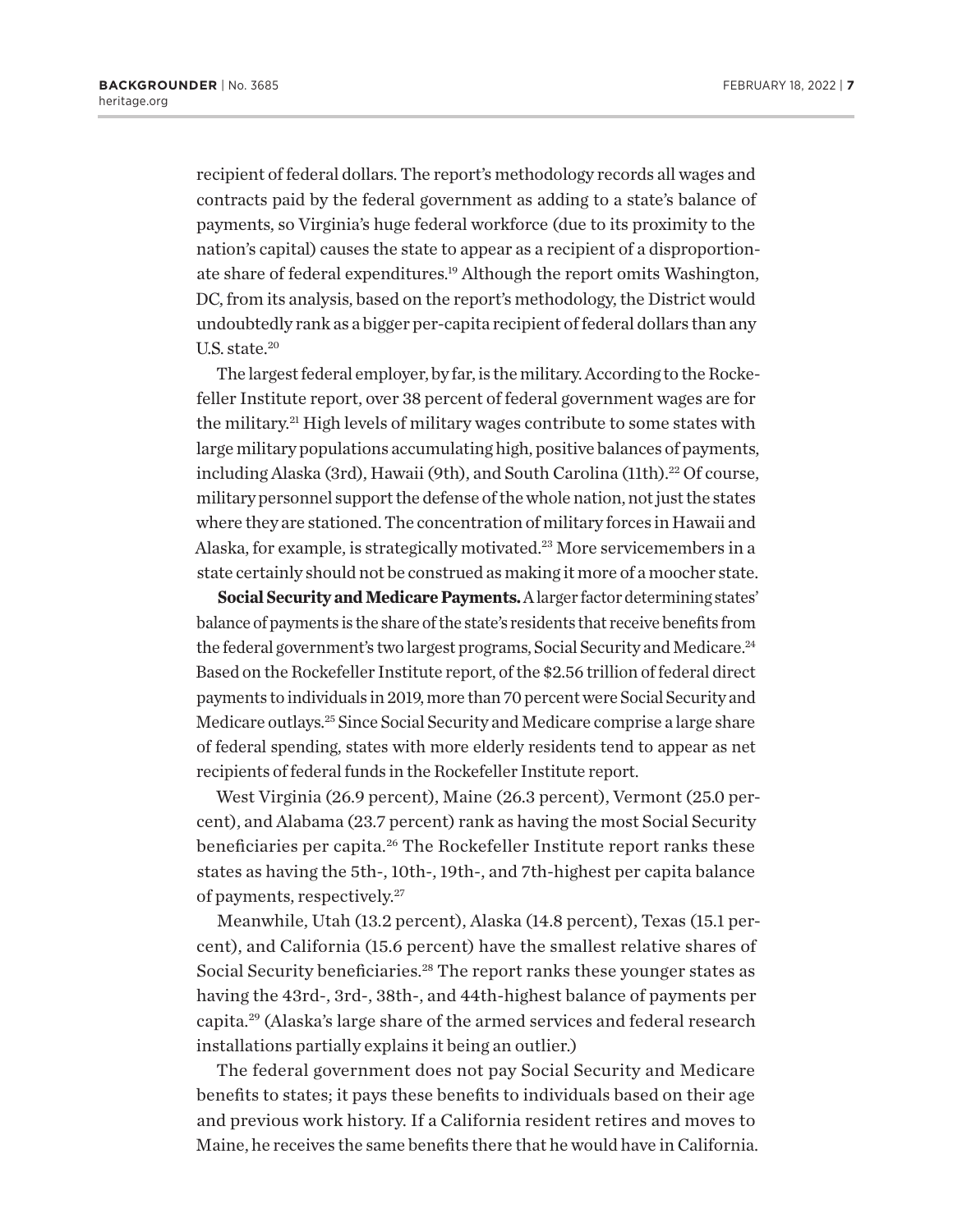# <span id="page-7-0"></span>**Per Capita Balance of Payments and Percentage of Social Security (OASDI) Beneficiaries**



### NOTE: Each circle represents a state in the U.S.

SOURCES: Rockefeller Institute of Government, "Giving or Getting? New York's Balance of Payments with the Federal Government," https://rockinst.org/issue-area/giving-getting-new-yorks-balance-payments-federalgovernment-2/ (accessed January 13, 2022), and Social Security Administration, "Beneficiaries as a Percentage of the Total Resident Population and of the Population Aged 65 or Older, by State, December 2020," https://www.ssa.gov/policy/docs/statcomps/oasdi\_sc/2020/table01.pdf (accessed January 13, 2022).

BG3685 <sup>a</sup> heritage.org

The fact that states such as Maine and West Virginia house a large share of retirees who are on Social Security makes those states appear as bigger net recipients, regardless of how much those retirees might have previously contributed to Social Security and federal income taxes.

**Grants.** The category of federal expenditures where benefits are most often state-specific is grants[.30](#page-19-0) Federal grants include Medicaid services, transportation services, child nutrition programs, public housing and rental assistance, income security programs such as Temporary Assistance for Needy Families, and educational grants.<sup>31</sup> The Rockefeller Institute estimates that in 2019, New York received the fourth-highest level of grants per capita, at \$3,482 compared to a U.S. average of \$2,145. This hardly suggests that federal outlays shortchange New York.[32](#page-19-0) Other high-tax states that benefit most from the SALT deduction receive federal grants at near the same rate or higher than the U.S. average, as shown in Chart 4.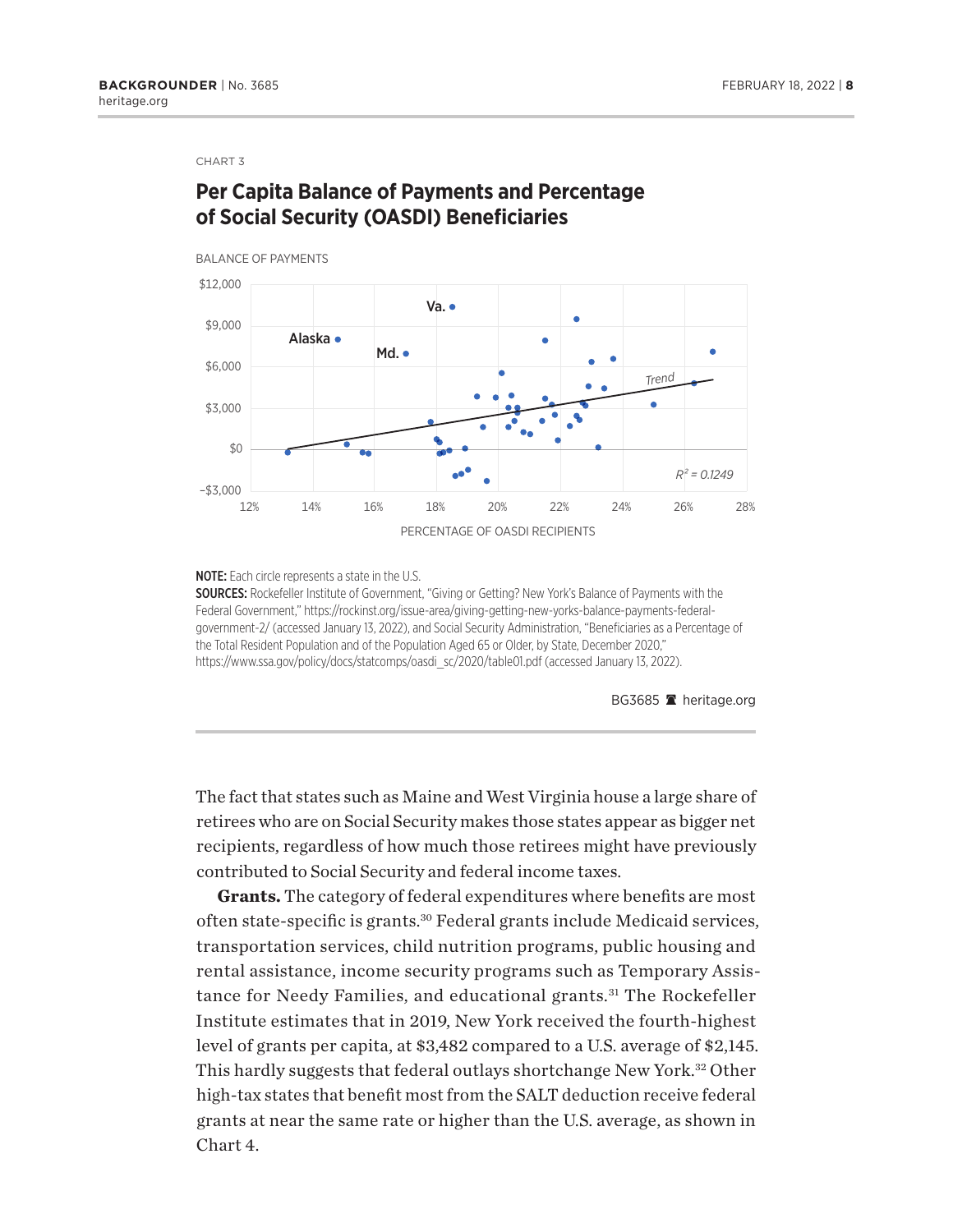

### <span id="page-8-0"></span>**Per Capita Federal Grant Expenditures Received by High-Tax States**

SOURCES: Rockefeller Institute of Government, "Giving or Getting? New York's Balance of Payments with the Federal Government," https://rockinst.org/

issue-area/giving-getting-new-yorks-balance-payments-federal-government-2/ (accessed January 13, 2022), and Internal Revenue Service, "Tax Year 2017: Historic Table 2 (SOI Bulletin)," https://www.irs.gov/statistics/soi-tax-stats-historic-table-2/ (accessed January 13, 2022).

BG3685 <sup>a</sup> heritage.org

**The Inescapable Reality of a Highly Progressive Federal Tax Code.** People in states that pay more federal taxes per capita do claim SALT deductions at a somewhat higher rate, though the amount of SALT deductions does not cause such states to pay more federal taxes (technically the opposite is true). The key factor is the composition of the state, namely its concentration of high-income taxpayers. Because the SALT deduction disproportionately benefits the wealthy, states with more high-income residents also claim more SALT deductions. At the same time, states with more high-income residents also pay more federal taxes per capita.<sup>[33](#page-19-0)</sup>

New York and other high-income states in the Northeast do tend to pay more federal taxes per capita—but not because they have high state and local taxes. They pay more federal taxes because they have a larger share of high-income individuals. This, of course, is the nature of a progressive tax system. Individuals and groups with higher incomes pay more in taxes not by accident but by design. The U.S. federal tax system is highly progressive. According to Congressional Budget Office data, the top 1 percent of taxpayers pay an average federal tax rate of 30 percent, while the poorest 20 percent of taxpayers pay an average federal tax rate of less than 0.1 percent.<sup>[34](#page-19-0)</sup>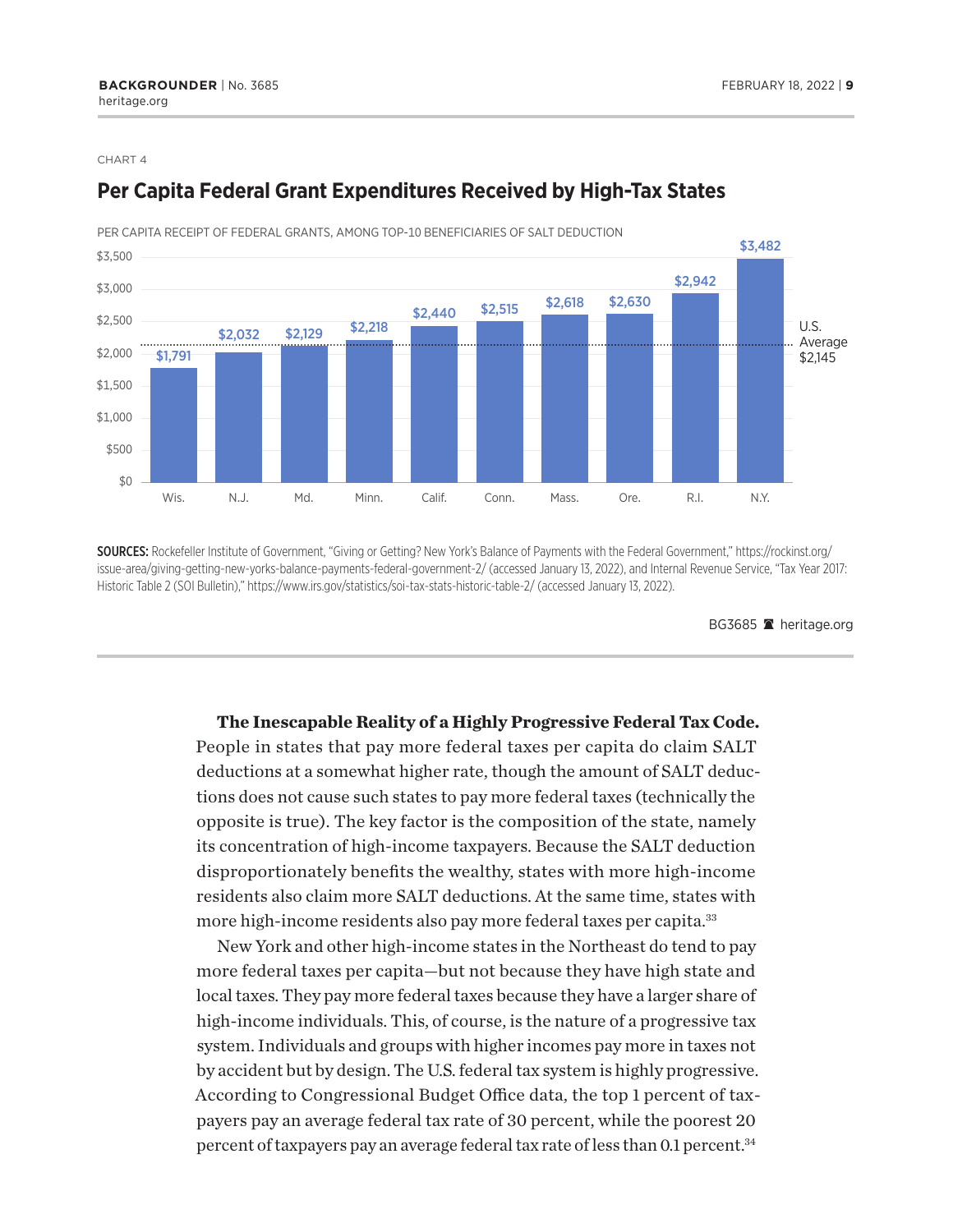<span id="page-9-0"></span>TABLE 2

# **Per Capita Balance of Payments Calculations: U.S., New York, and New York with Shared Non-Grant Federal Spending**

| <b>Expenditures</b>                                   | U.S.<br><b>Billions of Dollars</b> | <b>New York</b><br><b>Billions of Dollars</b> | <b>New York, Assuming</b><br><b>Shared Non-Grant</b><br><b>Federal Spending</b><br><b>Billions of Dollars</b> |
|-------------------------------------------------------|------------------------------------|-----------------------------------------------|---------------------------------------------------------------------------------------------------------------|
| Grants                                                | \$2,145                            | \$3,482                                       | \$3,482                                                                                                       |
| Direct payments for individuals                       | \$7,672                            | \$7,419                                       | \$7,672                                                                                                       |
| Contracts and procurement                             | \$1,706                            | \$905                                         | \$1,706                                                                                                       |
| Wages                                                 | \$833                              | \$365                                         | \$833                                                                                                         |
| <b>Total Expenditures</b>                             | \$12,356                           | \$12,171                                      | \$13,693                                                                                                      |
| <b>Revenue</b>                                        |                                    |                                               |                                                                                                               |
| Individual income taxes                               | \$5,161                            | \$8,037                                       | \$8,037                                                                                                       |
| <b>Employment taxes</b>                               | \$3,739                            | \$4,012                                       | \$4,012                                                                                                       |
| Corporate income taxes                                | \$694                              | \$949                                         | \$949                                                                                                         |
| Excise taxes                                          | \$300                              | \$250                                         | \$250                                                                                                         |
| Estate and gift taxes                                 | \$50                               | \$95                                          | \$95                                                                                                          |
| <b>Total Revenue</b>                                  | \$9,944                            | \$13,343                                      | \$13,343                                                                                                      |
| <b>BALANCE OF PAYMENTS</b>                            | \$2,412                            | $-$1,172$                                     | \$350                                                                                                         |
| <b>DIFFERENCE BETWEEN</b><br><b>U.S. AND NEW YORK</b> | \$3,584                            |                                               | \$2,062                                                                                                       |

SOURCE: Rockefeller Institute of Government, "Giving or Getting? New York's Balance of Payments with the Federal Government," https://rockinst.org/ issue-area/giving-getting-new-yorks-balance-payments-federal-government-2/ (accessed January 13, 2022)

BG3685 **A** heritage.org

The amount of federal income taxes paid by states (per filing) does not increase with the state's top statutory income tax rate. For example, the nine states with no income tax (on wages) would benefit least from a higher SALT deduction, yet they rank toward the top in federal income taxes per tax filing. Six of the no-income-tax states rank in the top 15 of federal income taxes per filing, and all nine rank in the top 30[.35](#page-19-0) Since high-tax states do not generally pay more in federal taxes than low-tax states do, the case for the federal SALT deduction as a fix for "moocher states" is demonstrably false.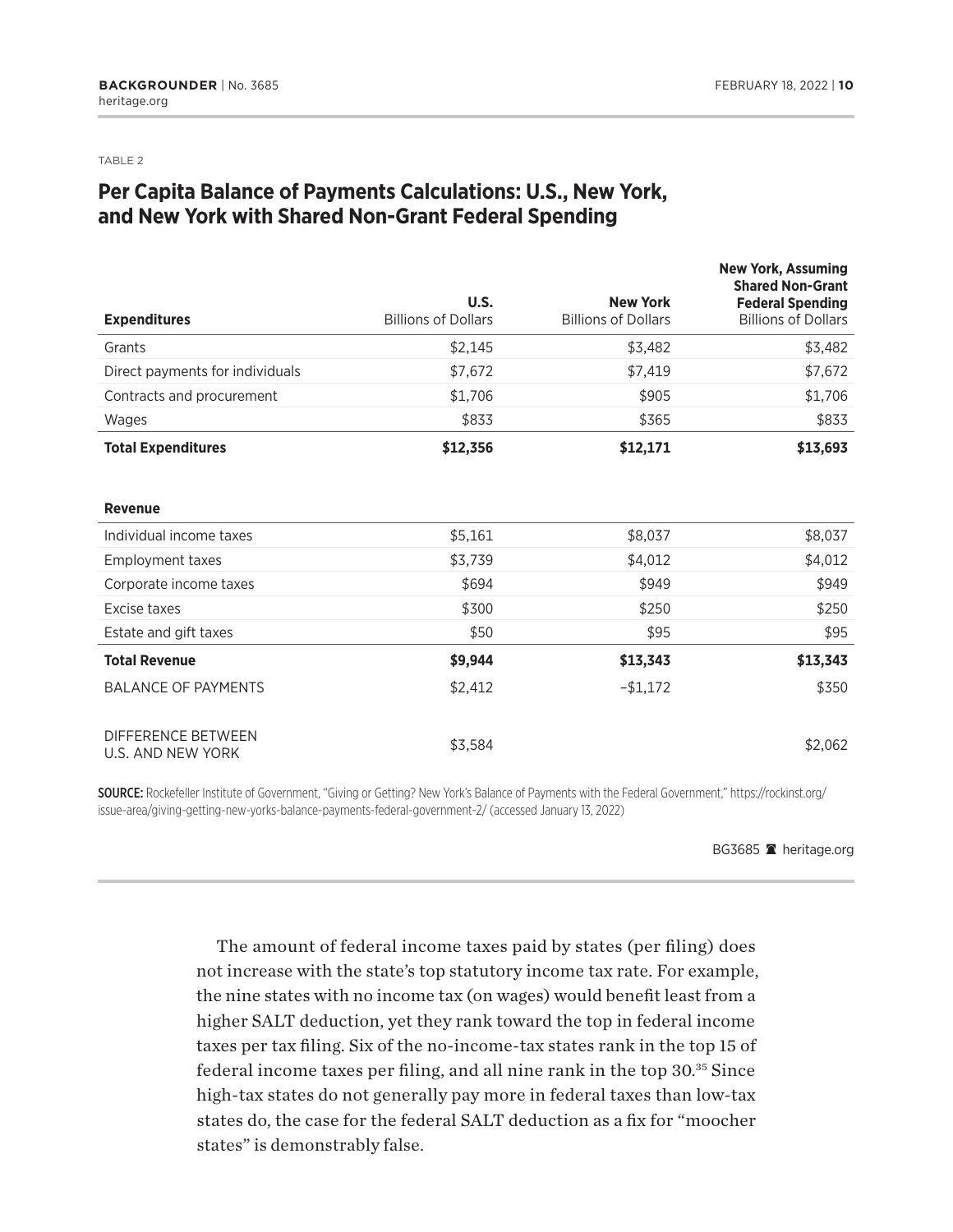# <span id="page-10-0"></span>**Federal Income Tax Per Filing Versus Top State Income Tax Rate**

2018 FEDERAL INCOME TAX LIABILITY PER INDIVIDUAL INCOME TAX FILING



NOTES: Federal income taxes per filing are based on author's calculations using IRS Statistics of Income data. Each circle represents a state in the U.S.

SOURCES: Internal Revenue Service, "Tax Year 2018: Historic Table 2 (SOI Bulletin)," https://www.irs.gov/statistics/ soi-tax-stats-historic-table-2/ (accessed January 13, 2022), and Tax Foundation, "State Individual Income Tax Rates and Brackets for 2018," March 5, 2018, https://taxfoundation.org/state-individual-income-tax-rates-brackets-2018/ (accessed January 13, 2022).

BG3685 **A** heritage.org

If one aims to equalize the average federal taxes paid by residents of different states, changing the SALT deduction would not be a particularly good way to do so. Any other features of the tax code that disproportionately affect the wealthy could be changed instead. For example, the alternative minimum tax (AMT) mostly hits individual taxpayers with incomes greater than \$200,000. A state's AMT paid as a percentage of AGI is more strongly correlated with federal taxes paid per filing (or balance of payments) than the SALT deduction is[.36](#page-19-0) Eliminating the AMT would reduce disparities in the total taxes per filer across states, and it would simplify the tax code without giving special advantages to states adopting particular tax policies.

### The Flawed Cost-of-Living Argument

The other common indirect argument used to justify the SALT deduction is that the deduction accounts for differences in cost of living. One's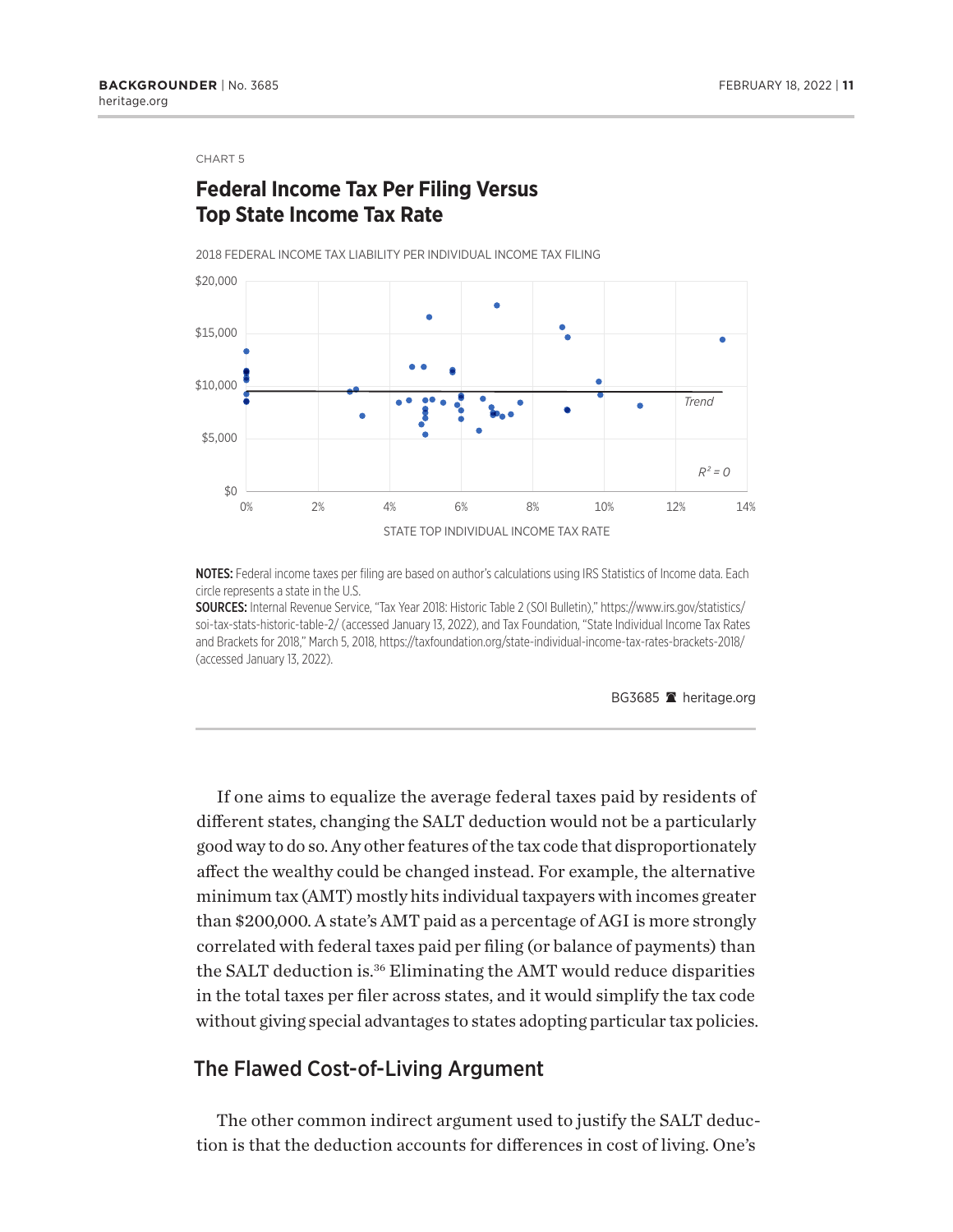# <span id="page-11-0"></span>**Federal Income Taxes Per Filing and SALT Deduction as Percent of AGI**



NOTES: SALT deductions as a percentage of adjusted gross income and federal income taxes per tax filing are based on author's calculations using IRS Statistics of Income data. Each circle represents a state in the U.S. SOURCE: Internal Revenue Service, "Tax Year 2018: Historic Table 2 (SOI Bulletin)," https://www.irs.gov/statistics/ soi-tax-stats-historic-table-2/ (accessed January 13, 2022).

BG3685 <sup>a</sup> heritage.org

paycheck does not go as far in New York City or the California coast as in the rest of the country, so some argue that taxpayers there end up paying more taxes than their cost-adjusted income warrants. The SALT deduction, they argue, acts like a cost-of-living-adjustment, because taxpayers in California and New York disproportionately benefit from the SALT deduction.<sup>[37](#page-19-0)</sup>

**State and Local Taxes, Public Amenities, and Cost-of-Living Differences.** It is, of course, true that the cost of living is significantly higher in certain parts of the country. Cost-of-living differences in some cases reflect differences in tax rates, so, unsurprisingly, there is some correlation between an area's price levels and the amount of SALT deductions. Higher state taxes, of course, indicate higher levels of state government services. To the extent state taxes cause cost-of-living differences, the taxpayers in more expensive states already receive the benefits of those services (assuming a well-run state government). A federal SALT deduction in that case simply rewards consumption of state-government-provided services over the consumption of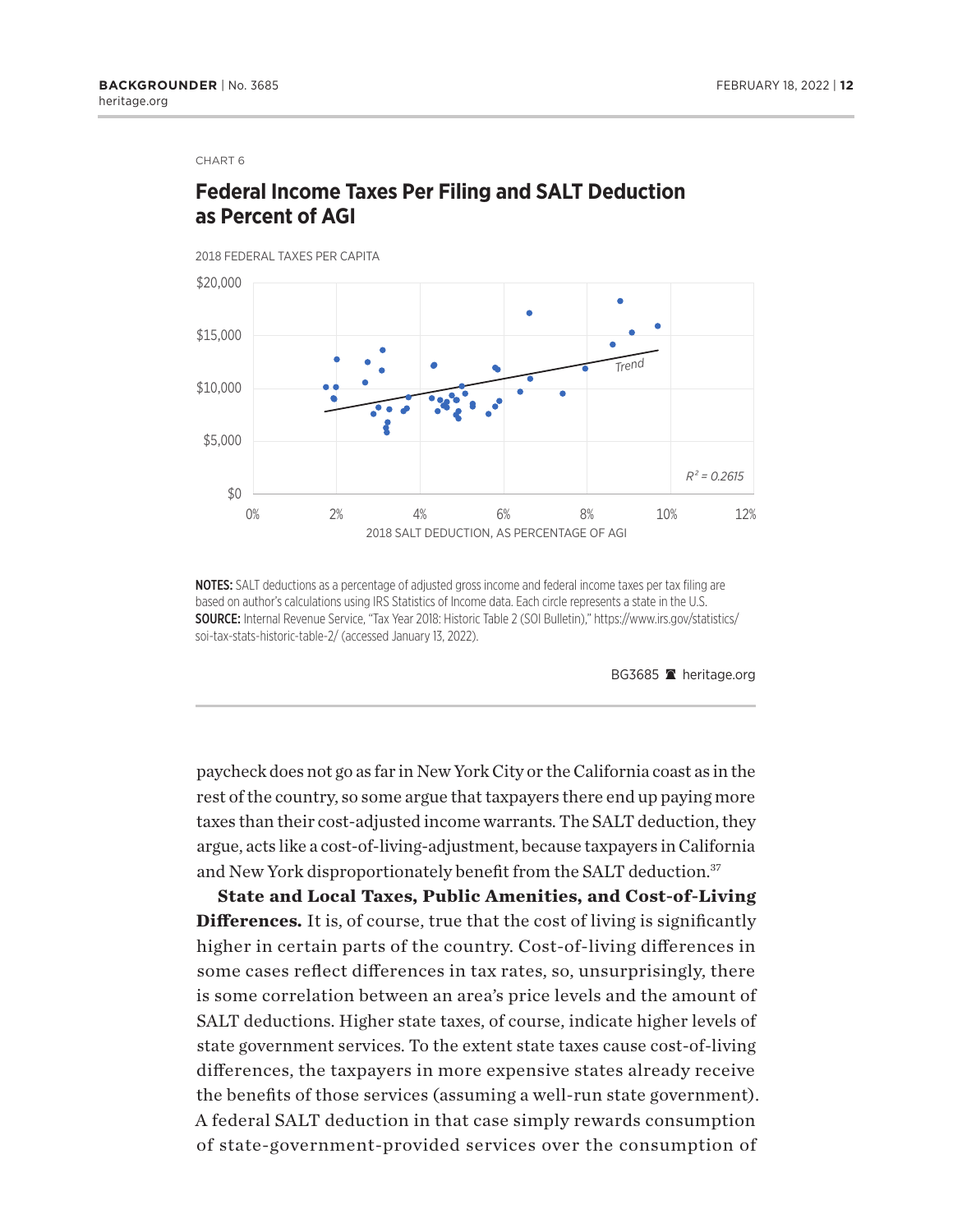# <span id="page-12-0"></span>**Federal Taxes Paid Per Filing and Individual Alternative Minimum Tax (AMT) as Percent of AGI**



NOTES: SALT deductions as a percentage of adjusted gross income and federal income taxes per tax filing are based on author's calculations using IRS Statistics of Income data. Each circle represents a state in the U.S. SOURCE: Internal Revenue Service, "Tax Year 2017: Historic Table 2 (SOI Bulletin)," https://www.irs.gov/statistics/ soi-tax-stats-historic-table-2/ (accessed January 13, 2022).

BG3685 **A** heritage.org

private-sector goods and services. Here, the SALT deduction does not fix a disparity in the tax code; it creates one.

**Natural Amenities and Cost-of-Living Differences.** Even though taxes can directly cause higher prices in an area, the connection between high taxes and high cost of living goes only so far. For example, housing—by far the most important factor in cost of living—is generally more expensive in the Mountain West region than in states bordering the Great Lakes, even though SALT-deductible taxes tend to be lower in the Mountain West.<sup>[38](#page-20-0)</sup> The median housing value averaged about \$192,000 between 2015 and 2019 in the eight states bordering the Great Lakes— Illinois, Indiana, Michigan, Minnesota, New York, Ohio, Pennsylvania, and Wisconsin<sup>39</sup> (about \$175,000 if New York is excluded). The eight states in the Mountain West region—Arizona, Colorado, Idaho, Montana, Nevada, New Mexico, Utah, and Wyoming—averaged a \$244,000 median home value between 2015 and 2019.<sup>40</sup> While the Mountain West states averaged more than 30 percent higher housing values, in 2017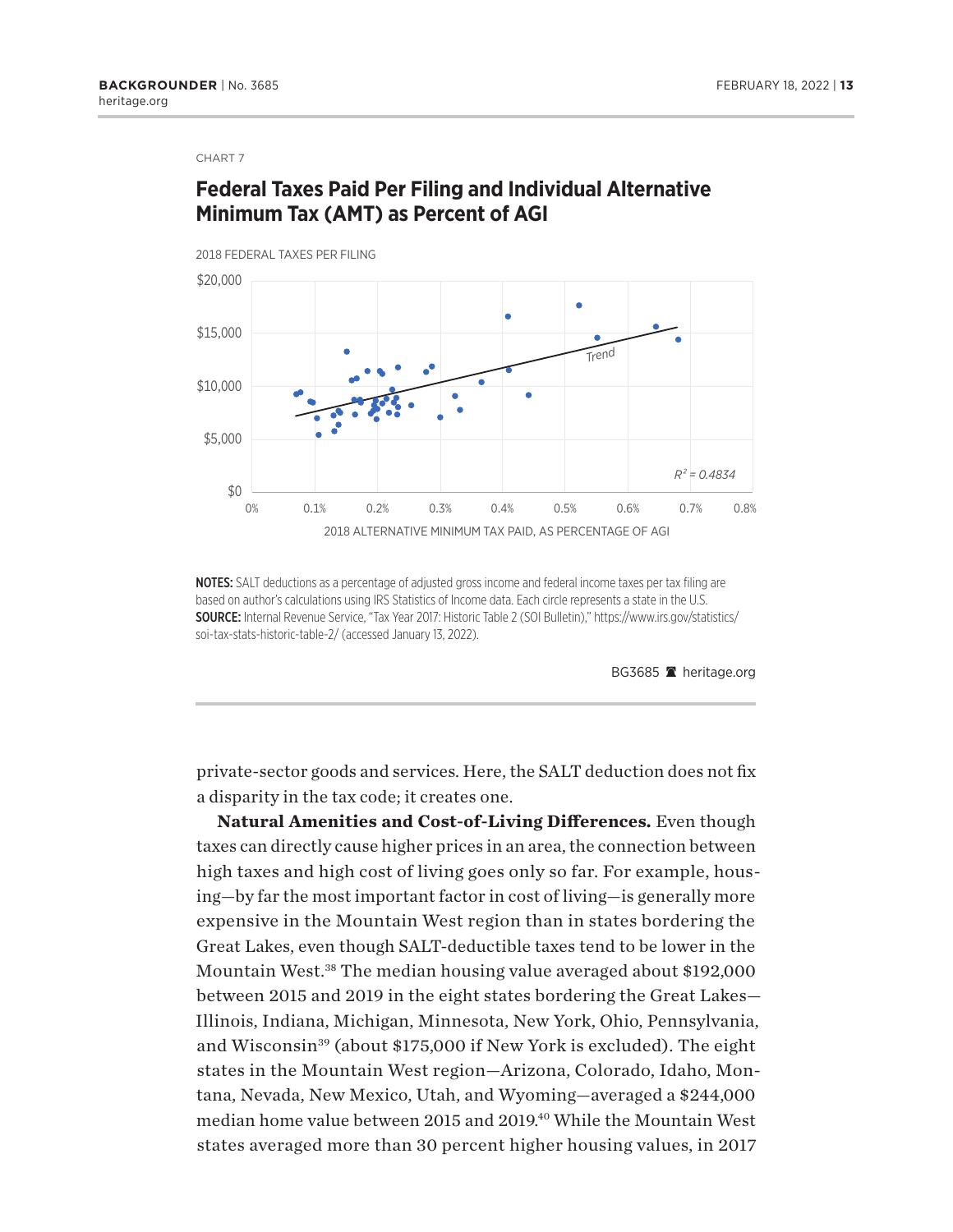

### <span id="page-13-0"></span>**State Price Level and SALT Deduction as Percent of AGI**

**NOTE:** Each circle represents a state in the U.S.

**SOURCES:** Bureau of Economic Analysis, "Regional Price Parities by State and Metropolitan Area," https://apps.bea.gov/iTable/drilldown.cfm?reqid=70&stepnum=40&Major\_Area=3&State=0&Area=XX&TableId=101& Statistic=1&Year=2020&YearBegin=-1&Year\_End=-1&Unit\_Of\_Measure=Levels&Rank=1&Drill=1&nRange=5 (accessed January 13, 2022), and Internal Revenue Service, "Tax Year 2017: Historic Table 2 (SOI Bulletin)," https://www.irs.gov/ statistics/soi-tax-stats-historic-table-2/ (accessed January 13, 2022).

BG3685 <sup>a</sup> heritage.org

they averaged more than 30 percent less in SALT deductions (3.82 percent versus 5.72 percent).<sup>41</sup>

Differences in natural amenities—and perhaps to a lesser extent differences in weather—are likely part of the reason for the higher cost of living in the Mountain West than in states bordering the Great Lakes.<sup>42</sup> On the one hand, homebuyers, on average, are willing to pay more to have scenic natural views and access to outdoor activities that the Mountain West states offer. This tends to drive up housing demand relative to supply, resulting in higher housing prices. At the same time, there are constraints on housing supply in the Mountain West, including difficulties of building in mountainous terrain and the vast swaths of land owned by the federal government.<sup>43</sup>

**The SALT Deduction: A Bad Proxy for Cost of Living.** If the SALT deduction were expanded as a quasi-cost-of-living adjustment, the federal tax code would exacerbate such differences between Mountain West states and states bordering the Great Lakes. Residents of the Great Lakes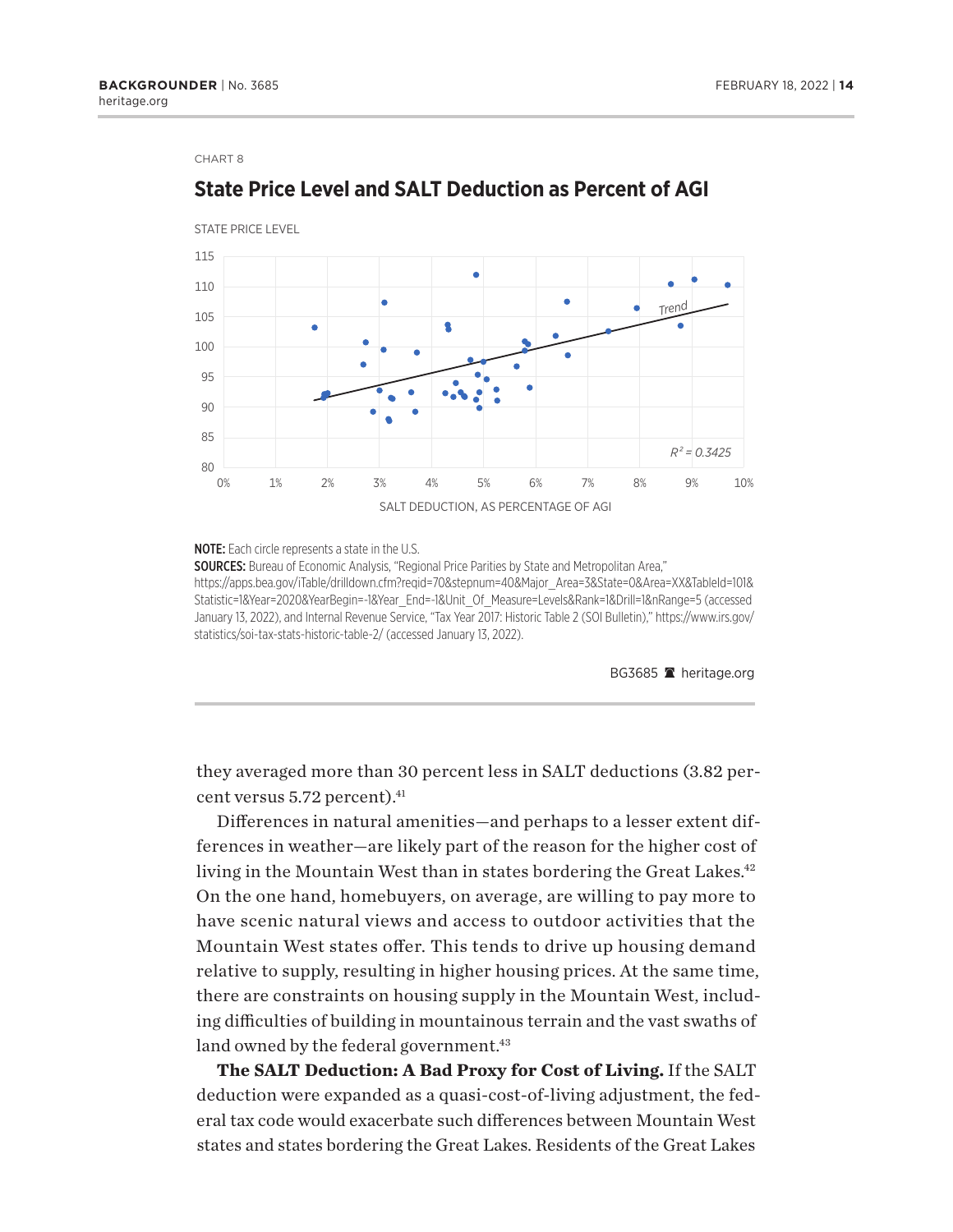### <span id="page-14-0"></span>**Housing Value and SALT Deduction: Mountain West vs. Great Lakes**

HOUSING VALUE, IN THOUSANDS OF U.S. DOLLARS



NOTE: The eight mountain west states are Arizona, Colorado, Idaho, Montana, Nevada, New Mexico, Utah, and Wyoming. The eight states bordering the Great Lakes are Illinois, Indiana, Michigan, Minnesota, New York, Ohio, Pennsylvania, and Wisconsin.

SOURCES: U.S. Census Bureau, "American Community Survey 2015-2019, Selected Housing Characteristics," https://data.census.gov/cedsci/table?q=housing%20value%20by%20state&g=0100000US,%240400000\_0400000 US01,02,04,05,06,08,09,10,11,12,13,15,16,17,18,19,20,21,22,23,24,25,26,27,28,29,30,31,32,33,34,35,36,37,38,39,40,41,42,44, 45,46,47,48,49,50,51,53,54,55,56&tid=ACSDT5YAIAN2010.B25080 (accessed January 13, 2021), and Internal Revenue Service, "Tax Year 2017: Historic Table 2 (SOI Bulletin)," https://www.irs.gov/statistics/soi-tax-stats-historic-table-2/ (accessed January 13, 2022).

BG3685 **A** heritage.org

states would benefit more from the SALT deduction despite living in a more affordable region.

Average cost of living also varies wildly within states, so many residents of high cost-of-living states face low prices in the cities or towns where they live[.44](#page-20-0) Likewise, some residents of low cost-of-living states may face high local prices. Housing in Miami, Florida, for example, is almost twice as expensive as in Buffalo, New York.<sup>45</sup> However, a Buffalonian could deduct more state and local taxes than a Miamian with the same income.<sup>46</sup>

The point here is not that there is a negative relationship between state taxes and cost of living. The point is that the SALT deduction is a very blunt tool to adjust for cost-of-living differences. Furthermore, to the extent the causation is reversed (a higher SALT deduction leading to higher cost of living), it indicates that the high-tax-state residents already receive the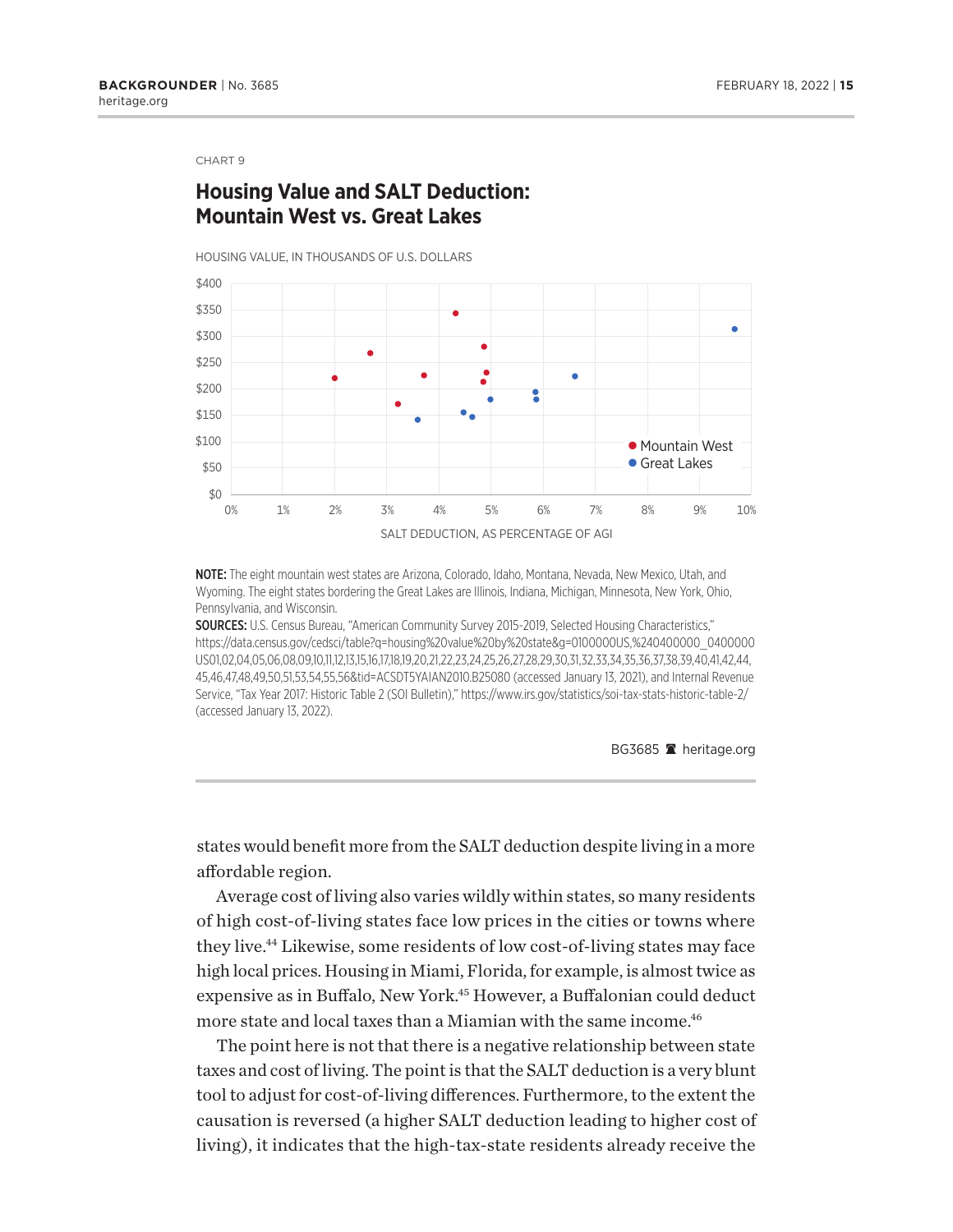<span id="page-15-0"></span>corresponding benefit of higher state government spending and should not require an additional federal tax deduction.

**Would a Cost-of-Living Adjustment Be a Good Thing?** As alluded to above, a portion of cost-of-living differences between areas reflects differences in amenities, whether those are government-provided or natural amenities. Part of the reason that it is more expensive to buy or rent a home in Hawaii or California is that many Americans prefer warm weather and sandy beaches, and only a small portion of the United States (by area) offers those amenities. Some will pay a premium to live near the beach, while others might opt for a lower cost of living with fewer amenities.<sup>47</sup> The tax code should not give a special preference to taxpayers that pay more to live in an area with abundant natural amenities.

Differences in cost of living are a valuable market signal, so even if the SALT deduction were a perfect cost-of-living adjustment, it would still be undesirable. A high cost of living in an area indicates that the supply of housing (or some other product) is struggling to meet demand.<sup>48</sup> When potential homebuyers or renters see the high cost of living of an area, some will be dissuaded from moving there and further straining the area's limited resources. If the tax code provides a tax break for living in high cost-of-living areas, this pushes more people into those areas and puts more strain on stretched housing markets, only further driving up prices.

### Recommendations to Reduce Regional Bias in the Federal Budget

Instead of raising the SALT deduction cap, Congress should consider the following solutions, which would reduce any regional bias in the federal budget:

<sup>l</sup> **Eliminate the SALT deduction and other unwarranted tax** 

**preferences.** The SALT deduction is a subsidy for high-tax states and states that rely more heavily on the income tax.<sup>49</sup> Ending the SALT deduction would put pressure on states to reduce spending and taxes. This would help ensure that state governments only spend on programs and projects when the benefits to their residents outweigh the true costs. The SALT deduction should be eliminated altogether, along with the wide range of energy tax credits, housing credits, and placebased credits such as opportunity zones.<sup>50</sup> Most tax preferences in the tax code are economically unwarranted.<sup>[51](#page-20-0)</sup>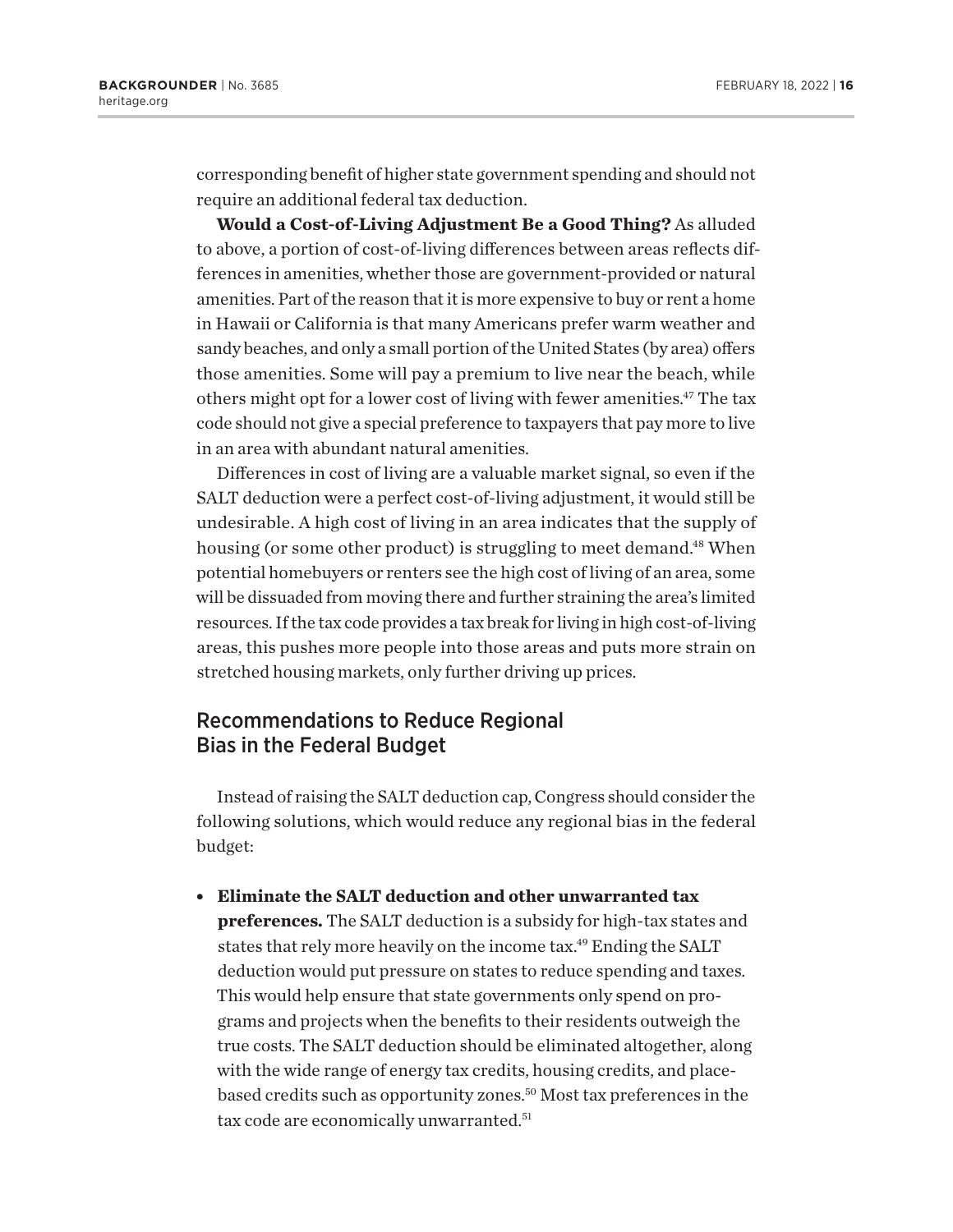- <span id="page-16-0"></span><sup>l</sup> **Reject future state bailouts.** The 2021 American Rescue Plan included over \$300 billion of funding for state and local governments, ostensibly to allow them to respond to the COVID-19 pandemic, despite little actual drop in state tax revenue during the pandemic.[52](#page-20-0) The formula used to determine each state's allocation was based on its unemployment rate during the fourth quarter of 2020.<sup>53</sup> This had the effect of rewarding states for choosing to prolong economic lockdowns and extend generous unemployment benefits. The federal government should not protect state and local governments from their own fiscal and economic decisions.<sup>54</sup>
- **Reduce non-defense federal spending and devolve more governance to the states.** The federal government should have little power to redistribute resources in the first place, but as the federal government has encroached more and more on states' rights, federal government redistribution has become commonplace[.55](#page-20-0) Prior to World War II, state and local governments accounted for most government spending in the United States[.56](#page-21-0) Until the expansion of the welfare state that took place under President Lyndon Johnson's Great Society, most federal spending was defense related.[57](#page-21-0) Moving back toward a limited scope for the federal government would reduce redistribution among individuals in different states, which would in turn reduce disagreements among states about the distributive impacts of federal taxation and spending.

### **Conclusion**

The fact that certain high-tax states stand to benefit disproportionately from a SALT deduction expansion has led to region-based justifications for the deduction. Region-based justifications for the SALT deduction fall apart on closer inspection. The United States does not break down neatly into donor states and recipient states. Americans in high-tax states do not carry the federal fiscal burdens of other Americans. High-income *individuals* do pay a disproportionate share of the federal tax burden and claim more SALT deductions—but this is true regardless of whether they live in high- or lowtax states, and it is an intended result of a highly progressive federal tax code.

High state taxes (and regulations) can directly lead to higher cost of living, though this does not justify a SALT deduction, because state taxes fund public amenities that are meant to benefit a state's residents. If certain states want to provide tax relief to high-income residents, they should do so by making their own tax codes less progressive instead of pushing those burdens onto other federal taxpayers.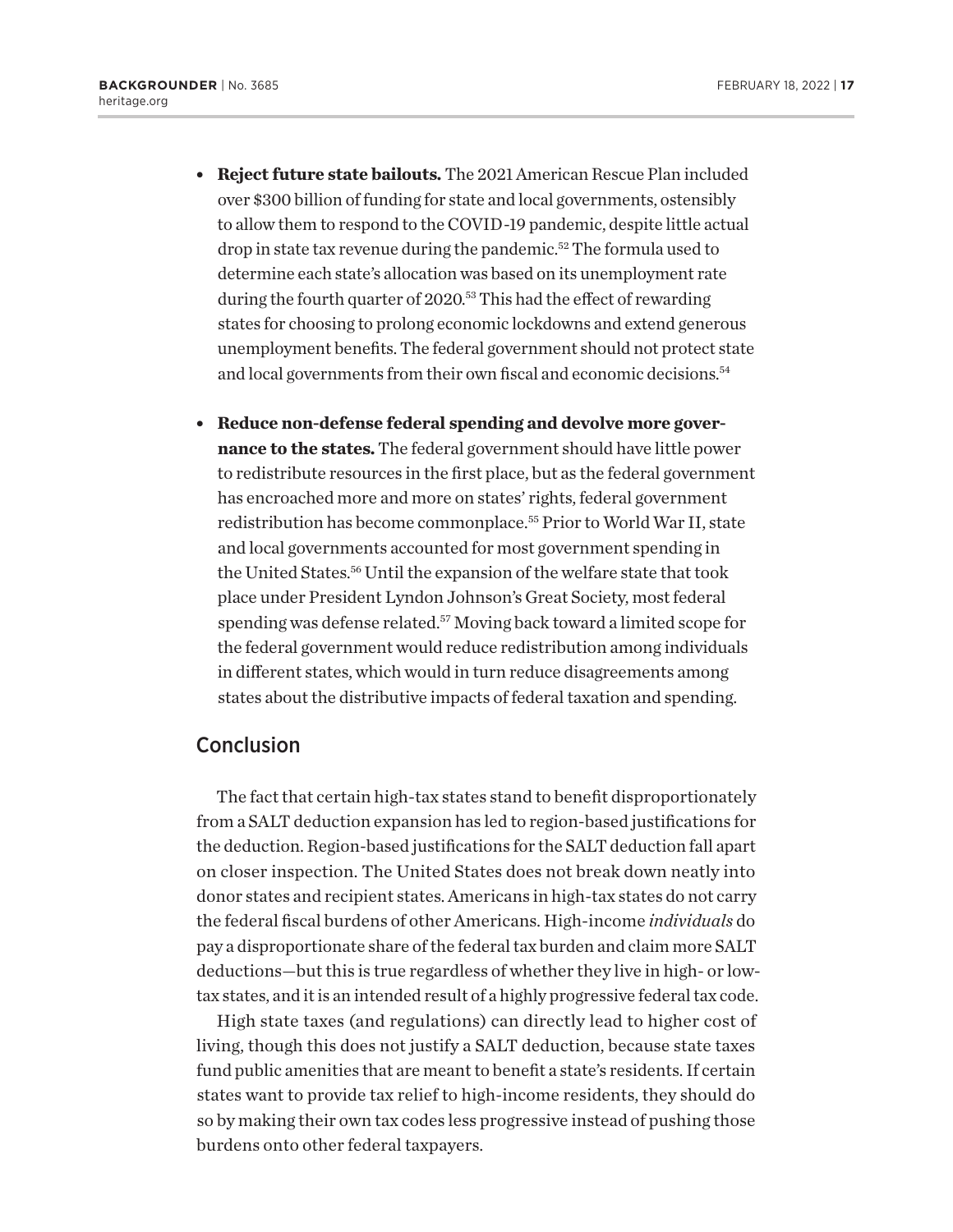In other cases, differences in natural amenities drive cost-of-living differences. However, supply-and-demand forces dictate such cost-of-living differences, so it is unclear why the tax code should be used to alleviate these differences. With no valid justification for its existence, the SALT deduction is a solution in search of a problem.

Preston Brashers is Senior Analyst for Tax Policy in the Grover M. Hermann Center for the Federal Budget, of the Institute for Economic Freedom, at The Heritage Foundation.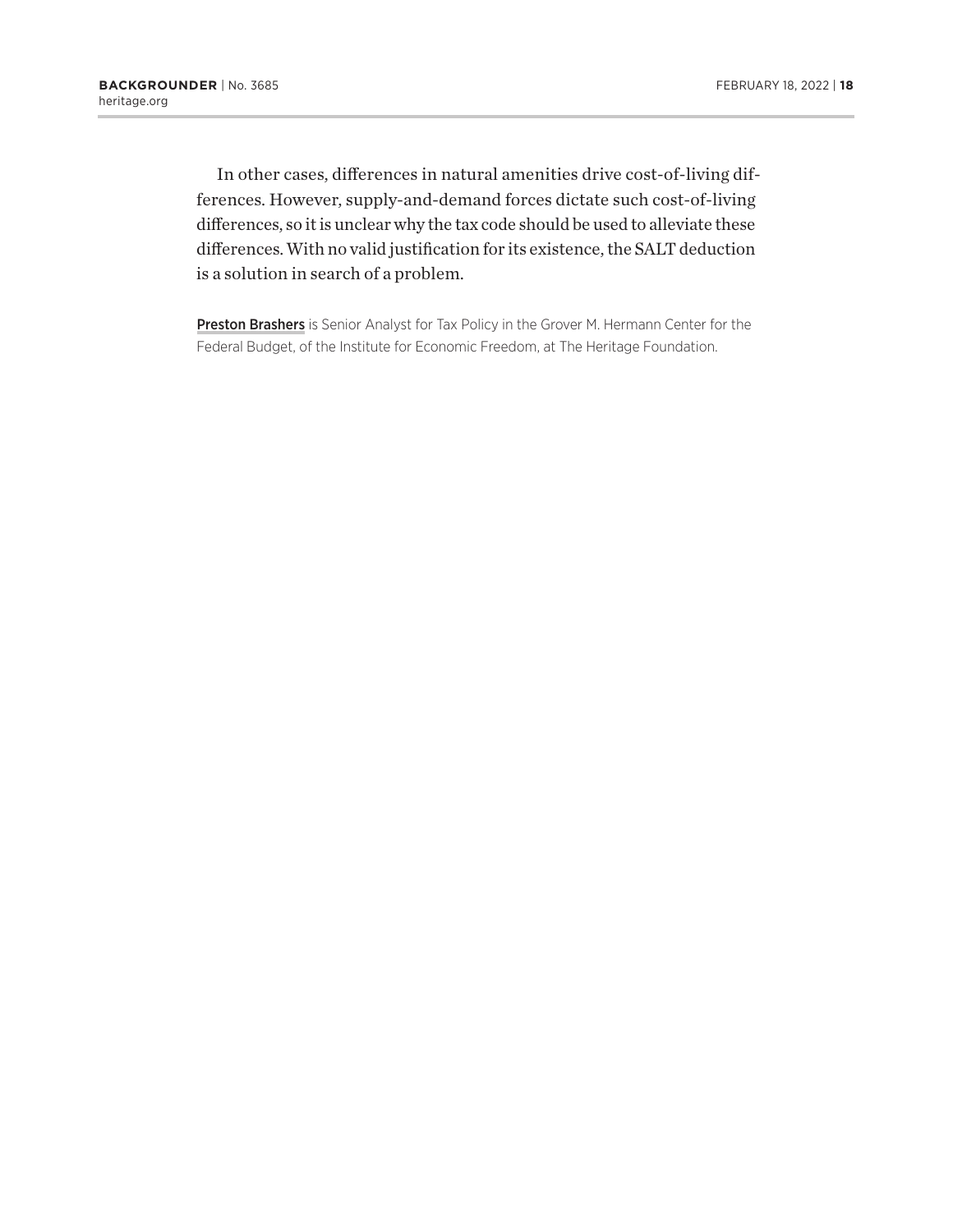# <span id="page-18-0"></span>**Endnotes**

- [1.](#page-0-0) Representative Josh Gottheimer (D–NJ) celebrated the House of Representatives' November 2021 passage of an increase in the SALT deduction cap (as part of the Build Back Better Act still under consideration in the Senate) by stating, "Thanks to this bill, we scored a big round against the Moocher States and we will cut taxes for families across New Jersey's Fifth District." News release, "Statement: After Years-Long Fight, Gottheimer Passes Legislation to Reinstate SALT," November 19, 2021, <https://gottheimer.house.gov/news/documentsingle.aspx?DocumentID=2816> (accessed December 15, 2021). In 2017, Representatives Gottheimer and Leonard Lance (D–NJ) introduced H.R. 4161, which they referred to as the Anti-Moocher Bill. The bill would have entitled federal taxpayers to a tax credit if they lived in states whose federal taxes exceeded the federal outlays received by the state. See news release, "Gottheimer, Lance Announce 'Anti-Moocher Bill' to Claw Back Tax Dollars," October 26, 2017, [https://gottheimer.house.gov/news](https://gottheimer.house.gov/news/documentsingle.aspx?DocumentID=384/) [/documentsingle.aspx?DocumentID=384/](https://gottheimer.house.gov/news/documentsingle.aspx?DocumentID=384/) (accessed December 15, 2021).
- [2](#page-0-0). See, for example, Representative Dean Phillips's (D–MN) news release in which he "reiterated his strong opposition to the \$10,000 cap on the SALT deduction, which disproportionately impacts states like Minnesota that contribute more than they receive in federal aid." News release, "Phillips Decries Moocher States, Calls for More Investment in Minnesota," April 16, 2021, [https://phillips.house.gov/media/press-releases/phillips-decries](https://phillips.house.gov/media/press-releases/phillips-decries-moocher-states-calls-more-investment-minnesota/) [-moocher-states-calls-more-investment-minnesota/](https://phillips.house.gov/media/press-releases/phillips-decries-moocher-states-calls-more-investment-minnesota/) (accessed December 15, 2021).
- [3.](#page-0-0) See, for example, news release, "Bipartisan Legislation to Fully Restore the SALT Deduction Introduced in House of Representatives," Representative Thomas Suozzi (D–NY), January 29, 2021, [https://suozzi.house.gov/media/press-releases/bipartisan-legislation-fully-restore-salt-deduction](https://suozzi.house.gov/media/press-releases/bipartisan-legislation-fully-restore-salt-deduction-introduced-house/) [-introduced-house/](https://suozzi.house.gov/media/press-releases/bipartisan-legislation-fully-restore-salt-deduction-introduced-house/) (accessed December 15, 2021).
- [4.](#page-0-0) By far the two largest taxes deducted under the SALT deduction are state and local income taxes and property taxes. Taxpayers can also elect to deduct sales taxes in lieu of income taxes.
- [5](#page-1-0). Adam N. Michel, "The Tax Cuts and Jobs Act: 12 Myths Debunked," Heritage Foundation *Backgrounder* No. 3600, March 23, 2021, [https://www.heritage](https://www.heritage.org/taxes/report/the-tax-cuts-and-jobs-act-12-myths-debunked/) [.org/taxes/report/the-tax-cuts-and-jobs-act-12-myths-debunked/](https://www.heritage.org/taxes/report/the-tax-cuts-and-jobs-act-12-myths-debunked/).
- [6](#page-1-0). The Build Back Better Act only temporarily raises the SALT deduction cap to \$80,000. In 2031, the cap would revert to \$10,000, whereas under current law the SALT deduction cap would expire after 2025 (reverting to no SALT deduction whatsoever). The back-end revenues that the Build Back Better Act gains from lowering the SALT cap in 2031 offset some of the deficits the act creates in the initial four-year period. There is no plausible economic rationale to justify why the SALT deduction should be lowered, then raised, then lowered again.
- [7.](#page-1-0) The TCJA also doubled the standard deduction, which now stands at \$25,100 in 2021 for a married tax filer. With the higher standard deduction, typically only high-income earners have SALT and other deductions that exceed \$25,100, so the SALT deduction limitation is non-binding for most taxpayers, except high-income earners. See Preston Brashers, "4 Problems with Left's Hypocritical Plan to Give Wealthy Constituents a Bigger SALT Deduction," The Daily Signal, December 3, 2021, [https://www.dailysignal.com/2021/12/03/four-problems-with-the-lefts-hypocritical-plan-to-give](https://www.dailysignal.com/2021/12/03/four-problems-with-the-lefts-hypocritical-plan-to-give-wealthy-constituents-a-bigger-salt-deduction/) [-wealthy-constituents-a-bigger-salt-deduction/](https://www.dailysignal.com/2021/12/03/four-problems-with-the-lefts-hypocritical-plan-to-give-wealthy-constituents-a-bigger-salt-deduction/).
- [8](#page-1-0). Rachel Greszler, Kevin Dayaratna, and Michael Sargent, "Why Tax Reform Should Eliminate State and Local Tax Deductions," Heritage Foundation *Backgrounder* No. 3256, October 16, 2017,<https://www.heritage.org/taxes/report/why-tax-reform-should-eliminate-state-and-local-tax-deductions/>.
- [9](#page-1-0). Phillips, "Phillips Decries Moocher States."
- [10.](#page-2-0) See, for example, Stephen Ohlemacher, "AP Fact Check: Blue High-Tax States Fund Red Low-Tax States," Associated Press, December 9, 2017, [https://](https://apnews.com/article/north-america-business-local-taxes-ap-top-news-politics-2f83c72de1bd440d92cdbc0d3b6bc08c) [apnews.com/article/north-america-business-local-taxes-ap-top-news-politics-2f83c72de1bd440d92cdbc0d3b6bc08c](https://apnews.com/article/north-america-business-local-taxes-ap-top-news-politics-2f83c72de1bd440d92cdbc0d3b6bc08c) (accessed December 21, 2021).
- [11.](#page-2-0) There are two ways to change the tax system to reduce such imbalances between states. First, one could make the federal tax code less progressive. At the extreme, one could impose a head tax, requiring all individuals to pay the same amount in tax, regardless of their means. The only imbalances left would relate to differences in the distribution of federal expenditures. A second way to reduce imbalances between the states is to reduce the role of the federal government and devolve more powers to the states. If the federal government only collected taxes to support its necessary, constitutional functions, states would be more autonomous.
- [12.](#page-3-0) Author's calculations based on IRS Statistics of Income Table 2, "Individual Income and Tax Data, by State and Adjusted Gross Income, Tax Year 2017," <https://www.irs.gov/statistics/soi-tax-stats-historic-table-2/> (accessed December 15, 2021).
- [13.](#page-3-0) Ibid.
- [14.](#page-4-0) Laura Schultz, "Giving or Getting? New York's Balance of Payments with the Federal Government: 2021 Report," Rockefeller Institute of Government, January 2021, <https://rockinst.org/wp-content/uploads/2021/01/2021-Balance-of-Payments-Report-web.pdf>(accessed December 16, 2021).
- [15](#page-4-0). "Subcategory totals are allocated to states and US territories based on agency data documenting geographic distributions or appropriate proxies. Data identifying the geographic source of receipts and location of spending were collected from relevant agencies wherever possible. Where complete data on the distribution of receipts and expenditures were not available, proxies were developed based on all available data." Schultz, "Giving or Getting?," p. 8.
- [16.](#page-5-0) Schultz, "Giving or Getting?," p. 18.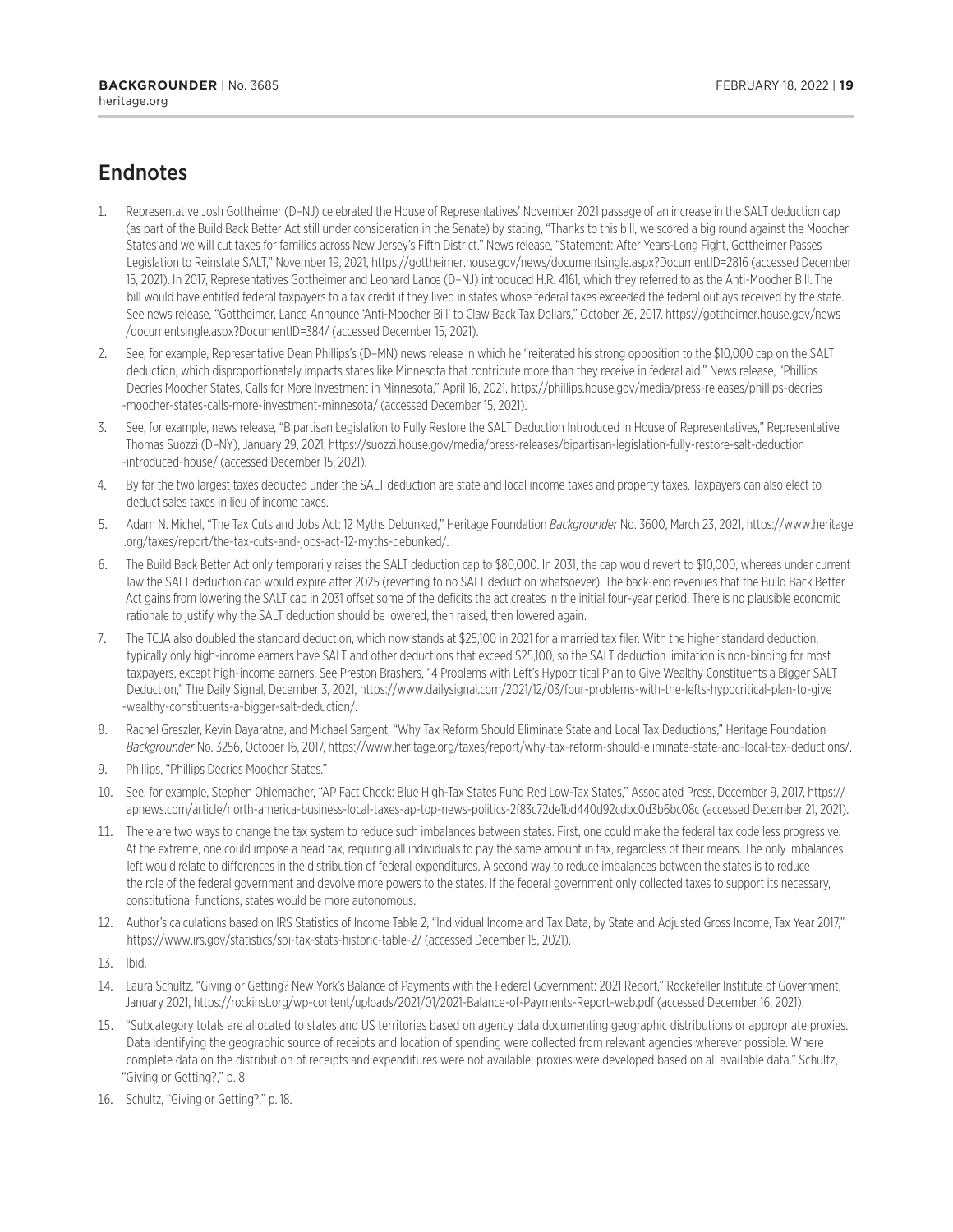- <span id="page-19-0"></span>[17.](#page-5-0) The report begins with a letter from the New York State director of the budget that states, "[T]he current [COVID-19] crisis requires informed evidence-based analysis on how federal tax dollars have been distributed. The Division of the Budget collaborated with the Rockefeller Institute of Government on the research and publication of this report to inform how policies in Washington are impacting the state revenues and New Yorkers." After describing the size of New York's balance of payments deficit, the letter goes on to state, "We continue to hold out hope that new leadership in Washington will deliver the funding New York State desperately needs."
- [18.](#page-5-0) The correlation between states' 2015–2019 per capita balance of payments and their 2017 SALT deduction as a percentage of AGI (based on Table 2, IRS Statistics of Income) is –32.8 percent. Most of this correlation (60 percent) comes from just three high-tax states around the New York City metropolitan area: New York, New Jersey, and Connecticut. (These calculations are based on the balance of payments reported in Table 8B of the Rockefeller Institute report.) However, as this *Backgrounder* will describe, the reported balance of payments for New York overstates the extent to which New York is a net donor state.
- [19.](#page-6-0) Maryland, which also boasts a large federal workforce, had the sixth-highest per capita balance of payments from 2015 to 2019, according to the report.
- [20](#page-6-0). Notably, Washington, DC, is also a high-tax jurisdiction whose residents disproportionately benefit from the SALT deduction.
- [21](#page-6-0). Table 18 of the Rockefeller Institute report concludes that \$105.9 billion of federal wages are military and \$170.5 billion of federal wages are nonmilitary.
- [22](#page-6-0). Balance of payment statistics are based on Table 8B of the Rockefeller Institute report. Although already mentioned for its large federal workforce, Virginia (highest balance of payments) is also home to many military servicemembers.
- [23](#page-6-0). See, for example, the Honorable Mark Begich, "Alaska's Strategic Role in the Defense of the United States and the Vital Role of Missile Defense," Heritage Foundation *Lecture* No. 1133, September 10, 2009, [https://www.heritage.org/defense/report/alaskas-strategic-role-the-defense-the-united](https://www.heritage.org/defense/report/alaskas-strategic-role-the-defense-the-united-states-and-the-vital-role-missile) [-states-and-the-vital-role-missile](https://www.heritage.org/defense/report/alaskas-strategic-role-the-defense-the-united-states-and-the-vital-role-missile).
- [24](#page-6-0). In fiscal year (FY) 2019, Social Security and Medicare made up a total of 41.3 percent of all non-interest federal outlays. Congressional Budget Office, "An Update to the Budget Outlook: 2020 to 2030," September 2, 2020,<https://www.cbo.gov/publication/56517> (accessed December 21, 2021).
- [25](#page-6-0). According to Table 13 of the Rockefeller Institute report, in 2019, \$1.04 trillion of direct payments to individuals were Social Security payments, and \$762.7 billion were Medicare payments. The Social Security payments included \$892.9 billion for old age and survivors' insurance and \$145.1 billion for disability insurance.
- [26](#page-6-0). Social Security Administration, "Table 1: Social Security Beneficiaries as a Percentage of the Total Resident Population," [https://www.ssa.gov/policy](https://www.ssa.gov/policy/docs/statcomps/oasdi_sc/2020/table01.pdf/) [/docs/statcomps/oasdi\\_sc/2020/table01.pdf/](https://www.ssa.gov/policy/docs/statcomps/oasdi_sc/2020/table01.pdf/) (accessed December 21, 2021).
- [27](#page-6-0). Schultz, "Giving or Getting?," Table 8B.
- [28](#page-6-0). Social Security Administration, "Table 1: Social Security Beneficiaries as a Percentage of the Total Resident Population."
- [29](#page-6-0). Schultz, "Giving or Getting?," Table 8B.
- [30.](#page-7-0) According to the National Association of State Budget Officers, federal grants-in-aid comprised 32.4 percent of total state spending in FY 2020. See Diane Katz, "Federalism in Crisis: Urgent Action Required to Preserve Self-Government," Heritage Foundation *Special Report* No. 248, November 30, 2021, [https://www.heritage.org/conservatism/report/federalism-crisis-urgent-action-required-preserve-self-government.](https://www.heritage.org/conservatism/report/federalism-crisis-urgent-action-required-preserve-self-government)
- [31.](#page-7-0) See Schultz, "Giving or Getting?," Table 16.
- [32.](#page-7-0) See Schultz, "Giving or Getting?," Table 2.
- [33.](#page-8-0) On the other hand, the amount of federal taxes per capita bears little to no relationship with the top statutory income tax rate of a state.
- [34.](#page-8-0) See Congressional Budget Office, "The Distribution of Household Income, 2018," Exhibit 10, August 2021, [https://www.cbo.gov/system/files/2021-08](https://www.cbo.gov/system/files/2021-08/57061-Distribution-Household-Income.pdf) [/57061-Distribution-Household-Income.pdf](https://www.cbo.gov/system/files/2021-08/57061-Distribution-Household-Income.pdf) (accessed December 28, 2021).
- [35](#page-9-0). As of 2018, the nine states that have no income tax (including New Hampshire and Tennessee, which taxed investment income only) were Washington, Wyoming, New Hampshire, Florida, Nevada, Texas, Alaska, Tennessee, and South Dakota. They ranked 6th, 10th, 11th, 13th, 14th, 15th, 19th, 27th, and 28th, respectively, in federal taxes paid per income tax filing. Author's calculations using IRS Statistics of Income data, Table 2, "Individual Income and Tax Data, by State and Adjusted Gross Income, Tax Year 2018," <https://www.irs.gov/statistics/soi-tax-stats-historic-table-2/> (accessed December 15, 2021).
- [36.](#page-10-0) The correlation between states' AMT per filing in 2018 and federal income taxes paid per filing in 2018 was 69.5 percent. The correlation between states' SALT deductions per filing in 2017 (the last year before it was capped) and federal income taxes paid per filing in 2017 was 51.1 percent. Author's calculations based on IRS Statistics of Income data, Table 2, "Individual Income and Tax Data, by State and Adjusted Gross Income, Tax Year 2017 and Tax Year 2018," <https://www.irs.gov/statistics/soi-tax-stats-historic-table-2/> (accessed December 15, 2021).
- [37.](#page-11-0) See, for example, George Skelton, "Trump's Cap on Tax Deductions Hurt Californians. It's Time to Stop the Bleeding." *Los Angeles Times*, November 15, 2021,<https://www.latimes.com/california/story/2021-11-15/skelton-salt-cap-congress-california> (accessed December 28, 2021).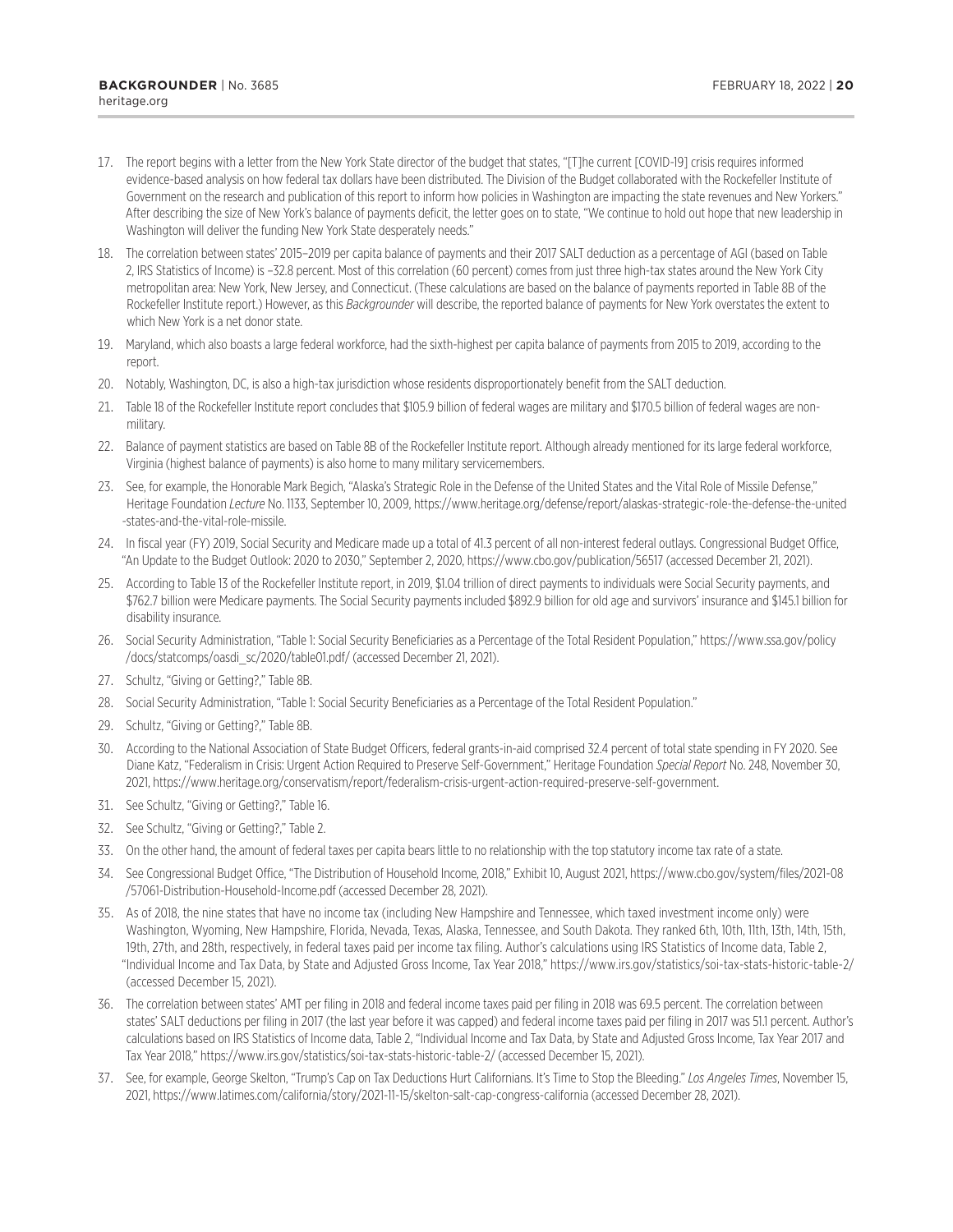- <span id="page-20-0"></span>[38.](#page-12-0) The average state income tax rate of the eight states bordering the Great Lakes, according to the Tax Foundation, was 5.85 percent as of 2018. The average for the eight Mountain West states was 4.17 percent. Similarly, the average state bordering the Great Lakes ranked 22nd in per capita property taxes, while the eight Mountain West states on average ranked 30th. Janelle Cammenga, "How Much Does Your State Collect in Property Taxes Per Capita?" Tax Foundation, May 19, 2021,<https://taxfoundation.org/state-collect-property-taxes-per-capita-2021/>(accessed February 1, 2022).
- [39.](#page-12-0) The median housing value of the seven Great Lakes states excluding New York is just \$175,000. Notably, the median housing value of most New York counties in the vicinity of the Great Lakes are at least as low as the broader Great Lakes region. Only Ontario County, NY, has a median housing value above \$200,000 (\$216,000 as of 2020). See New York State Department of Taxation and Finance, "Residential Median Sale Price Information by County," <https://www.tax.ny.gov/research/property/assess/sales/resmedian.htm>(accessed February 1, 2022).
- [40.](#page-12-0) Statistics are based on the median values of owner-occupied housing by state, as reported in the Census Bureau's 2015–2019 American Community Survey.
- [41.](#page-13-0) Author's calculations based on 2017 Statistics of Income data.
- [42.](#page-13-0) The U.S. Department of Agriculture produces a county-level natural amenities scale based on "environmental qualities most people prefer." These include warm winters, winter sun, temperate summer, low summer humidity, topographic variation, and water area. Counties in the Mountain West rank among the highest in natural amenities. The Natural Amenities Scale is available at [https://www.ers.usda.gov/data-products/natural-amenities](https://www.ers.usda.gov/data-products/natural-amenities-scale/) [-scale/](https://www.ers.usda.gov/data-products/natural-amenities-scale/) (accessed December 17, 2021).
- [43.](#page-13-0) "Federal Land Ownership: Overview and Data," Congressional Research Service *Report for Congress*, updated February 21, 2020, [https://crsreports](https://crsreports.congress.gov/product/pdf/R/R42346) [.congress.gov/product/pdf/R/R42346](https://crsreports.congress.gov/product/pdf/R/R42346) (accessed December 28, 2021).
- [44.](#page-14-0) For example, the median home sale price in Rockland County, NY, was \$495,000 in 2021, while the median home price in Alleghany County, NY, was only \$76,000. See New York State Department of Taxation and Finance, "Residential Median Sale Price Information by County," [https://www.tax.ny](https://www.tax.ny.gov/research/property/assess/sales/resmedian.htm) [.gov/research/property/assess/sales/resmedian.htm](https://www.tax.ny.gov/research/property/assess/sales/resmedian.htm) (accessed January 4, 2022).
- [45.](#page-14-0) The median listing price in the Buffalo–Cheektowaga–Niagara Falls metropolitan area is \$145.32 per square foot as of November 2021. In the Miami– Fort Lauderdale–West Palm Beach metropolitan area, it is \$345.78 per square foot. Federal Reserve Bank of St. Louis, "Housing Inventory Core Metrics," <https://fred.stlouisfed.org/release/tables?rid=462&eid=1138280/>(accessed December 27, 2021).
- [46.](#page-14-0) New York City residents simultaneously face higher state and local taxes and a higher cost of living than do residents of Miami. However, since cost of living varies considerably within the state of New York, residents outside the New York City metro would benefit from the SALT deduction despite lower cost of living.
- [47.](#page-15-0) Michael Croley, "The Price of Living in 'Paradise' Is Higher Than Ever," *New York Times*, November 4, 2021, [https://www.nytimes.com/2021/11/04](https://www.nytimes.com/2021/11/04/realestate/hawaii-housing-prices-pandemic.html/) [/realestate/hawaii-housing-prices-pandemic.html/](https://www.nytimes.com/2021/11/04/realestate/hawaii-housing-prices-pandemic.html/) (accessed December 27, 2021).
- [48.](#page-15-0) Like state taxes, state and local regulatory policies such as occupational licensure, regulated monopolies, environmental restrictions, and zoning laws can also restrict supply and drive cost-of-living increases. As with state and local taxes, such policies are set at the state and local level by voters and their elected officials. Such regulations are intended—at least in theory—to provide benefits to residents, such as enhanced safety, consumer protection, and environmental improvements. There is no justification, then, for providing a tax preference that offsets state and local regulatory costs. See Salim Furth, "Costly Mistakes: How Bad Policies Raise the Cost of Living," Heritage Foundation *Backgrounder* No. 3081, November 23, 2015, <https://www.heritage.org/government-regulation/report/costly-mistakes-how-bad-policies-raise-the-cost-living>.
- [49.](#page-15-0) Preston Brashers, "4 Problems With Left's Hypocritical Plan to Give Wealthy Constituents a Bigger SALT Deduction," The Daily Signal, December 3, 2021,<https://www.heritage.org/taxes/commentary/4-problems-lefts-hypocritical-plan-give-wealthy-constituents-bigger-salt-deduction/>.
- [50](#page-15-0). Nicolas Loris and Katie Tubb, "Allow Energy Tax Credits to Expire," Heritage Foundation *Backgrounder* No. 3164, November 16, 2016, [https://www](https://www.heritage.org/environment/report/allow-energy-tax-credits-expire) [.heritage.org/environment/report/allow-energy-tax-credits-expire](https://www.heritage.org/environment/report/allow-energy-tax-credits-expire), and Joel Griffith and Adam N. Michel, "Opportunity Zones: Understanding Them in the Context of Past Place-Based Incentives," Heritage Foundation *Backgrounder* No. 3420, July 10, 2019, [https://www.heritage.org/taxes/report](https://www.heritage.org/taxes/report/opportunity-zones-understanding-them-the-context-past-place-based-incentives) [/opportunity-zones-understanding-them-the-context-past-place-based-incentives.](https://www.heritage.org/taxes/report/opportunity-zones-understanding-them-the-context-past-place-based-incentives)
- [51](#page-15-0). Some features of the tax code that are referred to as tax expenditures are not actually tax preferences. For example, a lower tax rate on capital gains income is not a tax preference but instead mitigates the harm of double taxation inherent in the current federal tax system. Adam N. Michel, "A New Measure of Tax Expenditures to Support Pro-Growth Tax Policy," Heritage Foundation *Issue Brief* No. 4951, April 9, 2019, [https://www.heritage.org](https://www.heritage.org/budget-and-spending/report/new-measure-tax-expenditures-support-pro-growth-tax-policy) [/budget-and-spending/report/new-measure-tax-expenditures-support-pro-growth-tax-policy](https://www.heritage.org/budget-and-spending/report/new-measure-tax-expenditures-support-pro-growth-tax-policy).
- [52](#page-16-0). Kate Davidson, "Covid-19's Hit to State and Local Revenues Is Smaller Than Many Feared," *Wall Street Journal*, February 7, 2021, [https://www.wsj.com](https://www.wsj.com/articles/covid-19s-hit-to-state-and-local-revenues-is-smaller-than-many-feared-11612706030/) [/articles/covid-19s-hit-to-state-and-local-revenues-is-smaller-than-many-feared-11612706030/](https://www.wsj.com/articles/covid-19s-hit-to-state-and-local-revenues-is-smaller-than-many-feared-11612706030/) (accessed December 20, 2021).
- [53](#page-16-0). U.S. Department of the Treasury, "Allocation Methodology for States," May 10, 2021, [https://home.treasury.gov/policy-issues/coronavirus/assistance](https://home.treasury.gov/policy-issues/coronavirus/assistance-for-state-local-and-tribal-governments/state-and-local-fiscal-recovery-funds/) [-for-state-local-and-tribal-governments/state-and-local-fiscal-recovery-funds/](https://home.treasury.gov/policy-issues/coronavirus/assistance-for-state-local-and-tribal-governments/state-and-local-fiscal-recovery-funds/) (accessed December 20, 2021).
- [54](#page-16-0). Adam Michel, "State Bailouts Create Poor Incentives, Do Not Fix Underlying Problems," Heritage Foundation *Backgrounder* No. 3488, April 17, 2020, [https://www.heritage.org/budget-and-spending/report/state-bailouts-create-poor-incentives-do-not-fix-underlying-problems.](https://www.heritage.org/budget-and-spending/report/state-bailouts-create-poor-incentives-do-not-fix-underlying-problems) Greszler, Dayaratna, and Sargent, "Why Tax Reform Should Eliminate State and Local Tax Deductions."
- [55](#page-16-0). Katz, "Federalism in Crisis," and David Ditch, "Improving Surface Transportation Through Federalism," Heritage Foundation *Backgrounder* No. 3450, November 12, 2019,<https://www.heritage.org/budget-and-spending/report/improving-surface-transportation-through-federalism>.